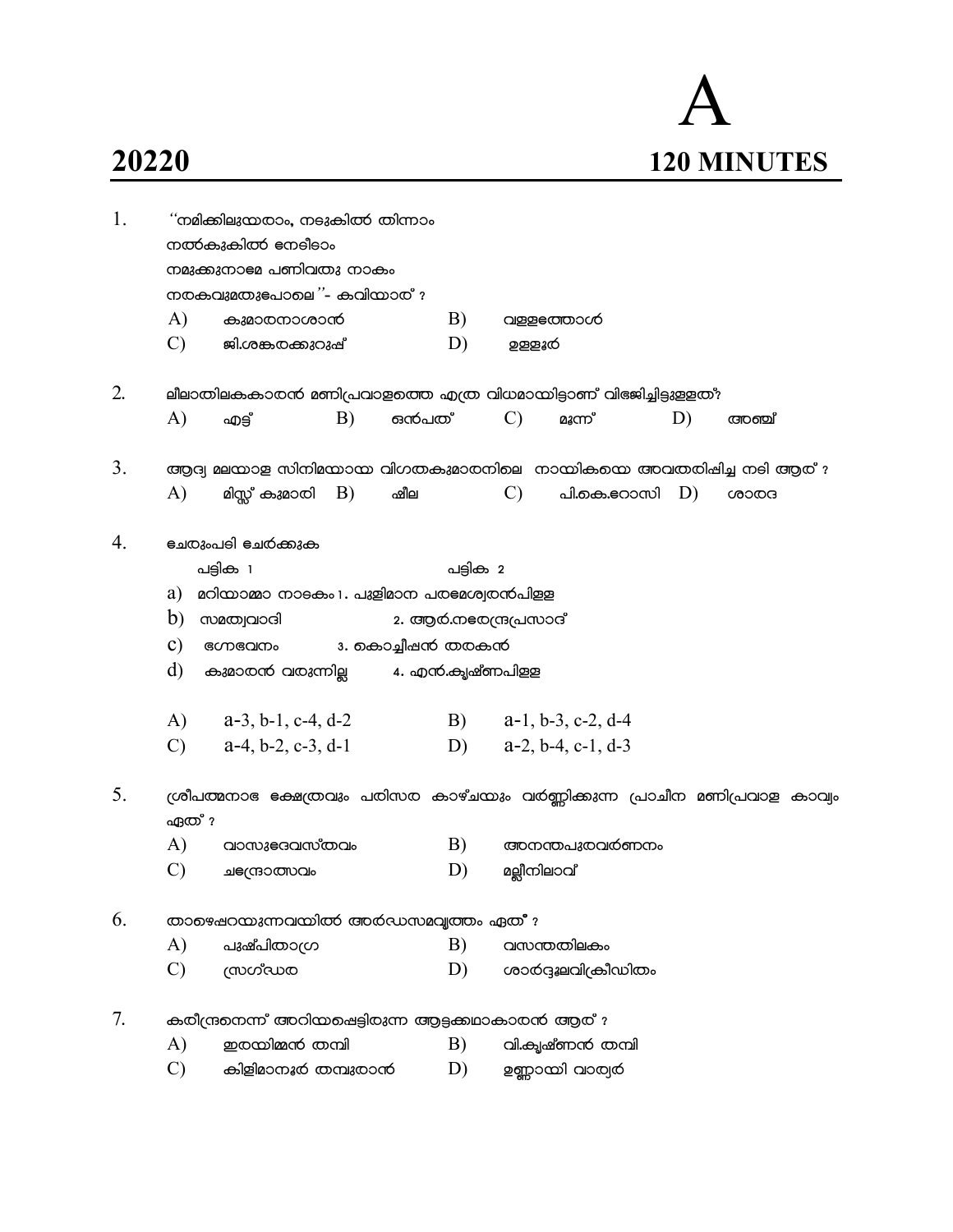8. ''ഇന്നെനിക്കറിയാം, അക്കിടഷിലുണർന്നില്ലേ

അങ്ങതന്നുള്ളിൽ ജഗത് ഭക്ഷകനാകും കാലം''

ഏത് കവിതയിലെ വരികളാണിത് ?

- $B)$ ഇവനെക്കൂടി എവി**ടെ** ജോൺ ?
- $\mathcal{C}$  $D)$ പി.സമസ്തലകരളം പി.ഒ അന്നം

9. തിരുവിതാംകൂർ നിയമസഭാംഗവും 'മലയാള മനോരമ' ചിത്ര വാരികയുടെ പത്രാധിപരു മായിരുന്ന ആദ്യകാല കഥാകൃത്ത് ആര് ?

- ങടുവിൽ കുഞ്ഞികൃഷ്ണലേനോൻ A)
- $B)$ ഈ.വി. കൃഷ്ണപിള്ള
- earcom control control common education and common C)
- D) എം.ആർ.കെ.സി

10. <u> ലേരുംപ</u>ടി **ലേ**ര്ക്കുക

 $\bf{A}$ 

| പട്ടിക 1                   | പട്ടിക 2  |
|----------------------------|-----------|
| a കൂട്ടുകൃഷി               | 1. കവിത   |
| b കുടിയൊഴിക്ക <del>ൽ</del> | 2. ചെറുകഥ |
| c മുത്തശ <u>്</u> രി       | 3. നാടകം  |

- $d$  ചെള്ളപ്പൊക്കത്തിൽ 4. emogladó
- A)  $a-1, b-2, c-3, d-4$  $a - 4$ , b-3, c-2, d-1 B)  $a - 2$ , b-4, c-1, d-3  $a - 3$ , b-1, c-4, d-2  $\mathbf{C}$  $D)$

11. റൊണാൾഡ് ഇ ആഷർ ഏത് മലയാള സാഹിത്വകാരന്റെ കൃതികൾ വിവർത്തനം ചെയ്താണ് പ്രസിഡനായത് ?

- വൈക്കം മുഹമ്മദ് ബഷീർ തോഷിത്ക് ഭാസി  $\bf{A}$ B)
- $\mathbf{C}$ വി.കെ.എന് D) മൈലോഷിളളി

## 12. കുട്ടികൃഷ്ണമാരാരുടെ കൃതി ഏത് ?

- $\bf{A}$ വ്യത്തമഞ്ജരി B) വ്യത്തശില്പം
- $\mathbf{C}$ വ്യത്തവിചാരം D) രാവിഡ വൃത്തശാസ്ത്രം

## 13. വള്ളഭത്താളി സ്റ്റേതല്ലാത്ത കൃതി ഏത് ?

- A) തരംഗിണി  $B)$ കൊച്ചുസീത
- മഗ്ദലനമറിയം  $\mathcal{C}$ D) സാഹിത്വമഞ്ജരി
- 14. 'രമണിയാർത്ഥ പ്രതിപാദക: ശബ്ദ: കാവ്യം' എന്ന നിർവചനം ആരുടേതാണ് ?
	- $B)$ A) ദണ്ഡി ഭാമഹൻ
	- $\mathbf{C}$ ആനന്ദവർഡനൻ D) ജഗന്നാഥ പണ്ഡിതൻ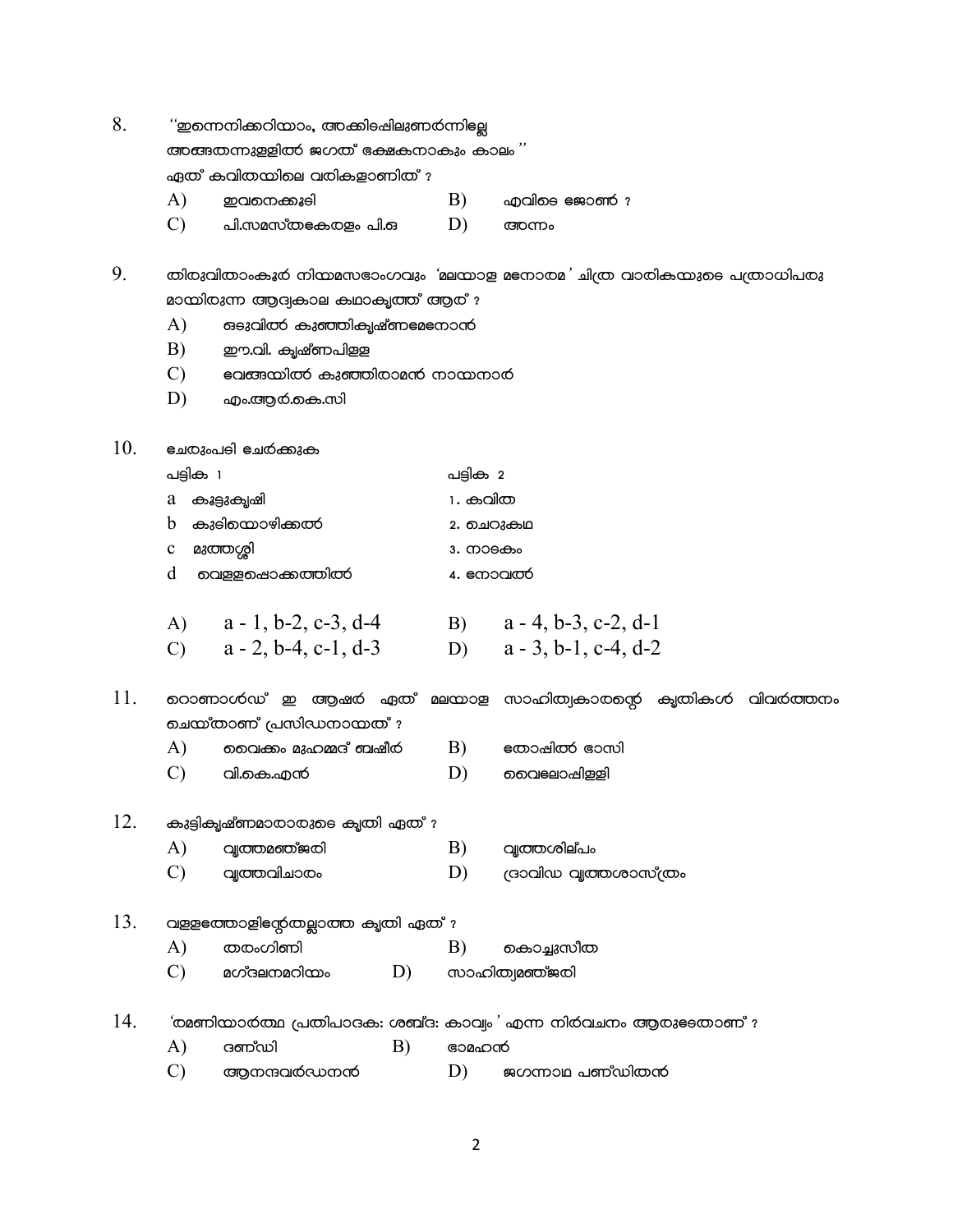| 15. | <u>ഭചരുംപ</u> ടി ഭചർക്കുക                      |                                                            |  |  |  |  |  |
|-----|------------------------------------------------|------------------------------------------------------------|--|--|--|--|--|
|     | പട്ടിക 1                                       | പട്ടിക 2                                                   |  |  |  |  |  |
|     | a)<br>സന്താന <b>ഭഗാപാലം</b> പാന 1.             | അർണോസ് പാതിരി                                              |  |  |  |  |  |
|     | b)<br><b>©ാമകഥ</b> ഷാട്ട്                      | നിരണത്തുരാമഷണിക്കർ<br>2.                                   |  |  |  |  |  |
|     | c)<br>കണ്ണശ്ശ രാമാന്മണം                        | അയ്യിഷിളള ആശാൻ<br>з.                                       |  |  |  |  |  |
|     | d)<br>പുത്തൻ പാന                               | പൂന്താനം നമ്പൂതിരി<br>4.                                   |  |  |  |  |  |
|     | A) $a-1, b-4, c-3, d-2$                        | $a - 3$ , b-2, c-4, d-1<br>B)                              |  |  |  |  |  |
|     | C) $a - 4$ , b-3, c-2, d-1                     | $a - 2$ , b-1, c-3, d-4<br>D)                              |  |  |  |  |  |
| 16. | 'ചാറ്റുപാട്ട്' ഏത് ആദിവാസി വിഭാഗത്തിന്റേതാണ് ? |                                                            |  |  |  |  |  |
|     | A)<br>കാണിക്കാര                                | B)<br>ഉള്ളാടന്മാരി                                         |  |  |  |  |  |
|     | $\mathcal{C}$<br>വേലന്മാന                      | D)<br>മന്നാന്മാരി                                          |  |  |  |  |  |
| 17. | ആദ്വത്തെ മലയാളിയായ വനിതാ നോവലിസ്റ്റ് ആര് ?     |                                                            |  |  |  |  |  |
|     | A)<br>മിസ്സിസ്സ് കോളിന്6സ്                     | $\ket{B}$ ജെ.പാറുക്കുട്ടിയമ്മ                              |  |  |  |  |  |
|     | $\mathcal{C}$                                  | ലളിതാംബിക അന്തര്ജ്ജനം $D)$ കെ.സരസ്വതിയമ്മ                  |  |  |  |  |  |
| 18. | സി.വി.രാമൻപിളളന്മുടെ കൃതി അല്ലാത്തത് ഏത് ?     |                                                            |  |  |  |  |  |
|     | A)                                             | പാപി ചെല്ലണടം പാതാളം $\quad$ B) കുറുഷില്ലാക്കളരി           |  |  |  |  |  |
|     | മദിരാശി പിത്തലാട്ടം<br>C)                      | D)<br>ബല്ലർ പഷൻ                                            |  |  |  |  |  |
| 19. | <b>ല്ചേതുംപടി ടച്ച</b> ര്ക്കുക                 |                                                            |  |  |  |  |  |
|     | പട്ടിക 1                                       | പട്ടിക 2                                                   |  |  |  |  |  |
|     | വിലാസിനി 1. എം.ആർ.നായർ<br>a)                   |                                                            |  |  |  |  |  |
|     | $b)$ സുമംഗല<br>2.                              | വി.മാധവന്6നാന്മർ                                           |  |  |  |  |  |
|     | സഞ്ജന്മൻ<br>c)<br>з.                           | എം.കെ.ലേനോൻ                                                |  |  |  |  |  |
|     | d)<br>മാലി                                     | 4. ലീലാ നമ്പൂതിരിഷാട്                                      |  |  |  |  |  |
|     | A) $a - 3$ , b-4, c-1, d-2                     | B) $a - 2, b - 3, c - 4, d - 1$                            |  |  |  |  |  |
|     | $a - 2$ , b-3, c-1, d-4<br>$\mathcal{C}$       | $a - 1$ , b-4, c-3, d-2<br>D)                              |  |  |  |  |  |
| 20. | എം. മുകുന്ദന്റെ നോവത്ത എതെന്നു കണ്ടെത്തുക.     |                                                            |  |  |  |  |  |
|     | A)<br>അന്ധകാരനഴി                               | B)<br>ചാവൊലി                                               |  |  |  |  |  |
|     | $\mathcal{C}$<br>പുലന്മാഷാട്ട്                 | D)<br>ഉടൽ്ഞതികം                                            |  |  |  |  |  |
| 21. | പറയുന്നത് ഏത് ?                                | അക്ഷരത്തിന്റെ പ്രാണൻ എന്ന സങ്കല്പത്തിൽ തമിഴ് വ്വാകരണങ്ങളിൽ |  |  |  |  |  |

 $(A)$  വ്യഞ്ജനം B) സ്വ**രം** C) almoóo. D) <sub>ച്വി</sub>ല്ല്

'ഉയിർ' എന്നു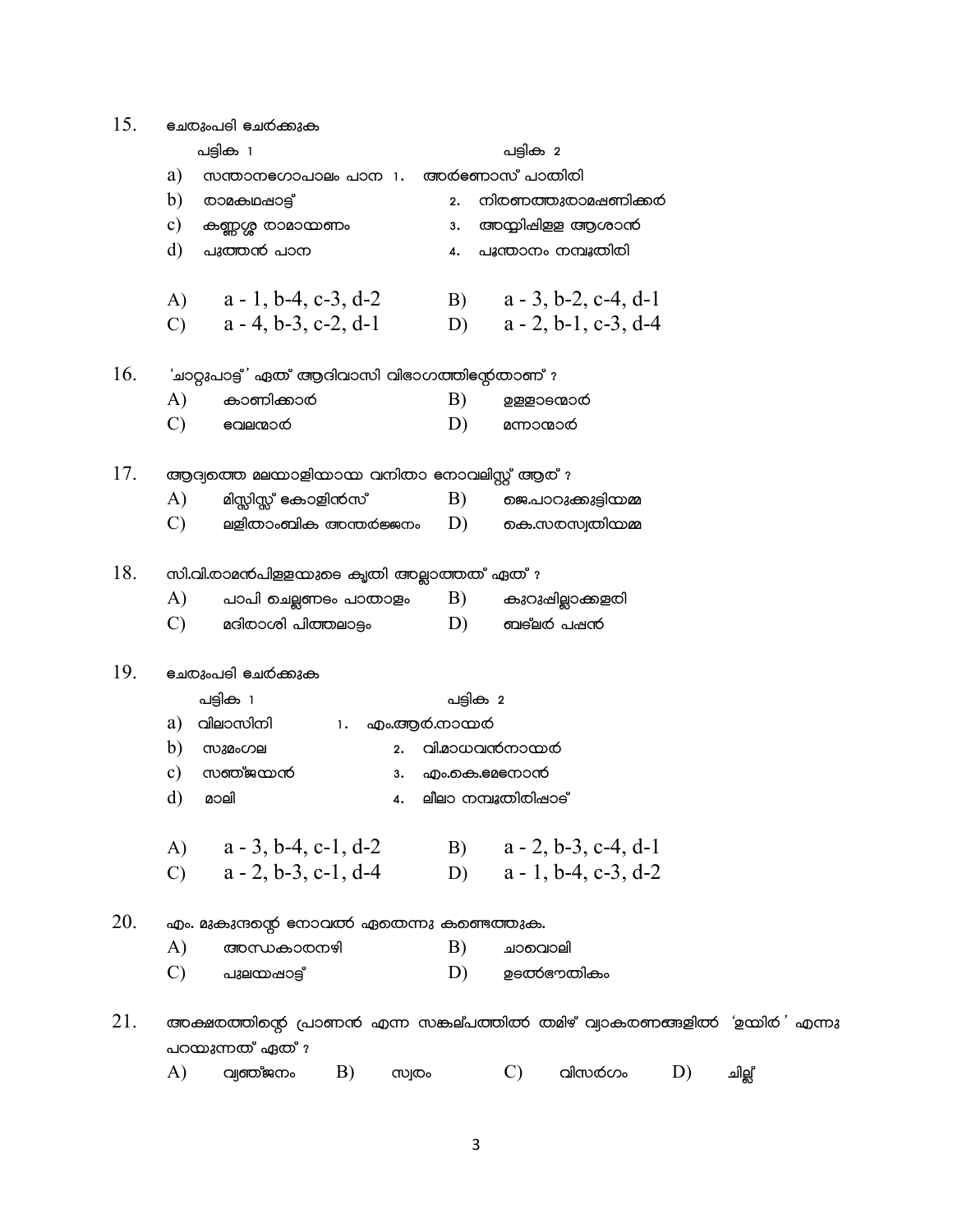| 22.<br>'കാവ്വഭശാഭാകരാൻ ധർമ്മാൻ |                        |                                                                                                                                          |    |           |                    |                                |    |           |
|--------------------------------|------------------------|------------------------------------------------------------------------------------------------------------------------------------------|----|-----------|--------------------|--------------------------------|----|-----------|
|                                | അലങ്കാരാൻ പ്രചക്ഷഭത '' |                                                                                                                                          |    |           |                    | ഈ അലങ്കാര നിര്വചനം ആരുടേതാണ് ? |    |           |
|                                | A)                     | ദണ്ഡി                                                                                                                                    | B) | വാമനന്    |                    |                                |    |           |
|                                | $\mathcal{C}$          | രുന്ദ്രന്                                                                                                                                |    | D)        |                    | അന്മപ ദീക്ഷിതര്                |    |           |
| 23.                            |                        | 'തിരുഷൂത്ത് 'എന്ന ആലഘാഷം നടക്കുന്ന ഭക്ഷത്രം ഏത് ?                                                                                        |    |           |                    |                                |    |           |
|                                | A)                     | ഭചർത്തല ഭഗവതിഭക്ഷത്രം                                                                                                                    |    | B)        |                    | ചോറ്റാനിക്കര ഭഗവതിഭക്ഷത്രം     |    |           |
|                                | $\mathcal{C}$          | ചെങ്ങന്നൂർ ഭഗവതിഭക്ഷത്രം                                                                                                                 |    | D)        |                    | ആറ്റുകാൽ ഭഗവതിഭക്ഷത്രം         |    |           |
| 24.                            |                        | താഴെ പറയുന്നവയിൽ ശ്രീനാരായണ ഗുരുവിന്റെ ജീവിതകാലം കണ്ടെത്തുക.                                                                             |    |           |                    |                                |    |           |
|                                | A)                     | 1853-1924<br><b>B</b> )                                                                                                                  |    | 1861-1941 | $\mathcal{C}$      | 1850-1920                      | D) | 1854-1928 |
| 25.                            |                        | പി.കെ. ഭരവതിന്മമ്മനുടെ ആത്മകഥ വടക്കേ മലബാറിലെ തീയ്യരുടെ ചരിത്രത്തിന്റെ<br>രസകരവും വിജ്ഞാനപ്രദവും കൗതുകവുമുളവാക്കുന്നതുമായ അധ്വായമാണെന്ന് |    |           |                    |                                |    |           |
|                                |                        | $a$ ൂർക്കോത്ത് കുഞ്ഞഷ അവതാരികയിൽ പരിചയക്ഷെടുത്തുന്നു. ഏതാണ് ഈ ആത്മകഥ $\imath$                                                            |    |           |                    |                                |    |           |
|                                | A)                     | ഓർമ്മയിൽ നിന്ന്                                                                                                                          |    | B)        |                    | സഹസ്രപൂര്ണിമ                   |    |           |
|                                | $\mathbf{C}$           | ആത്മകഥയ്ക്ക് ഒരാമുഖം                                                                                                                     |    | D)        | എന്റെ കഥ           |                                |    |           |
| 26.                            |                        | സി.വി.രാമൻപിളളയുടെ കഥാപാത്രം അല്ലാത്തത് ആര്?                                                                                             |    |           |                    |                                |    |           |
|                                | A)                     | വൈത്തിഷട്ടര                                                                                                                              |    | B)        |                    | മാമാവെങ്കിട്രന്                |    |           |
|                                | $\mathcal{C}$          | കുഷശ്ശാര                                                                                                                                 |    | D)        |                    | പെരിഞ്ചുക്കോടന്                |    |           |
| 27.                            |                        | 'രാമകഥഷാട്ടിന്' ഭാഷാപരിമളമെന്ന വ്യാഖ്വാനം തന്മ്പാറാക്കിയത് ആര്?                                                                          |    |           |                    |                                |    |           |
|                                | A)                     | പി.കെ.നാരായണപിളള                                                                                                                         |    | B)        |                    | ശൂരനാട് കുഞ്ഞൻപിള്ള            |    |           |
|                                | $\mathcal{C}$          | പുതുഭശ്ശൂരി രാമചന്ദ്രൻ                                                                                                                   |    | D)        | <u>ඉෂ</u> ුෂූර     |                                |    |           |
| 28.                            |                        | 'വാലസമുദാന്മ പരിഷ്കാരിണി സഭ' ആരംഭിച്ചത് ആരുടെ ഭനതൃത്വത്തിലാണ് ?                                                                          |    |           |                    |                                |    |           |
|                                | A)                     | അയ്യൻകാളി                                                                                                                                |    | B)        |                    | ബ്രഹ്മാനന്ദ ശിവുയോഗി           |    |           |
|                                | $\mathcal{C}$          | പണ്ഡിറ്റ് കറുഷൻ                                                                                                                          |    | D)        | eഡ <b>ാ.പല്</b> പു |                                |    |           |
| 29.                            |                        | എഴുത്തച്ഛൻ പുരസ്കാരം നൽകുന്നത് ആരാണ് ?                                                                                                   |    |           |                    |                                |    |           |
|                                | A)                     | കേരള സർക്കാർ                                                                                                                             |    | B)        |                    | കേരള സാഹിത്വ അക്കാദമി          |    |           |
|                                | $\mathcal{C}$          | തിരൂർ തുഞ്ചൻ സ്മാരകം                                                                                                                     |    | D)        |                    | ചിറ്റൂർ തുഞ്ചൻ മഠം             |    |           |
| 30.                            |                        | 'എന്റെ വഴിത്തിരിവ്'എന്ന ആത്മകഥ രചിച്ചതാര് $\imath$                                                                                       |    |           |                    |                                |    |           |
|                                | A)                     | തോഷിത്ത ഭാസി                                                                                                                             |    | B)        |                    | പൊൻകുന്നം വർക്കി               |    |           |
|                                | $\mathcal{C}$          | വന്മലാർ രാമവർമ്മ                                                                                                                         |    | D)        |                    | തകഴി ശിവശങ്കരഷിള്ള             |    |           |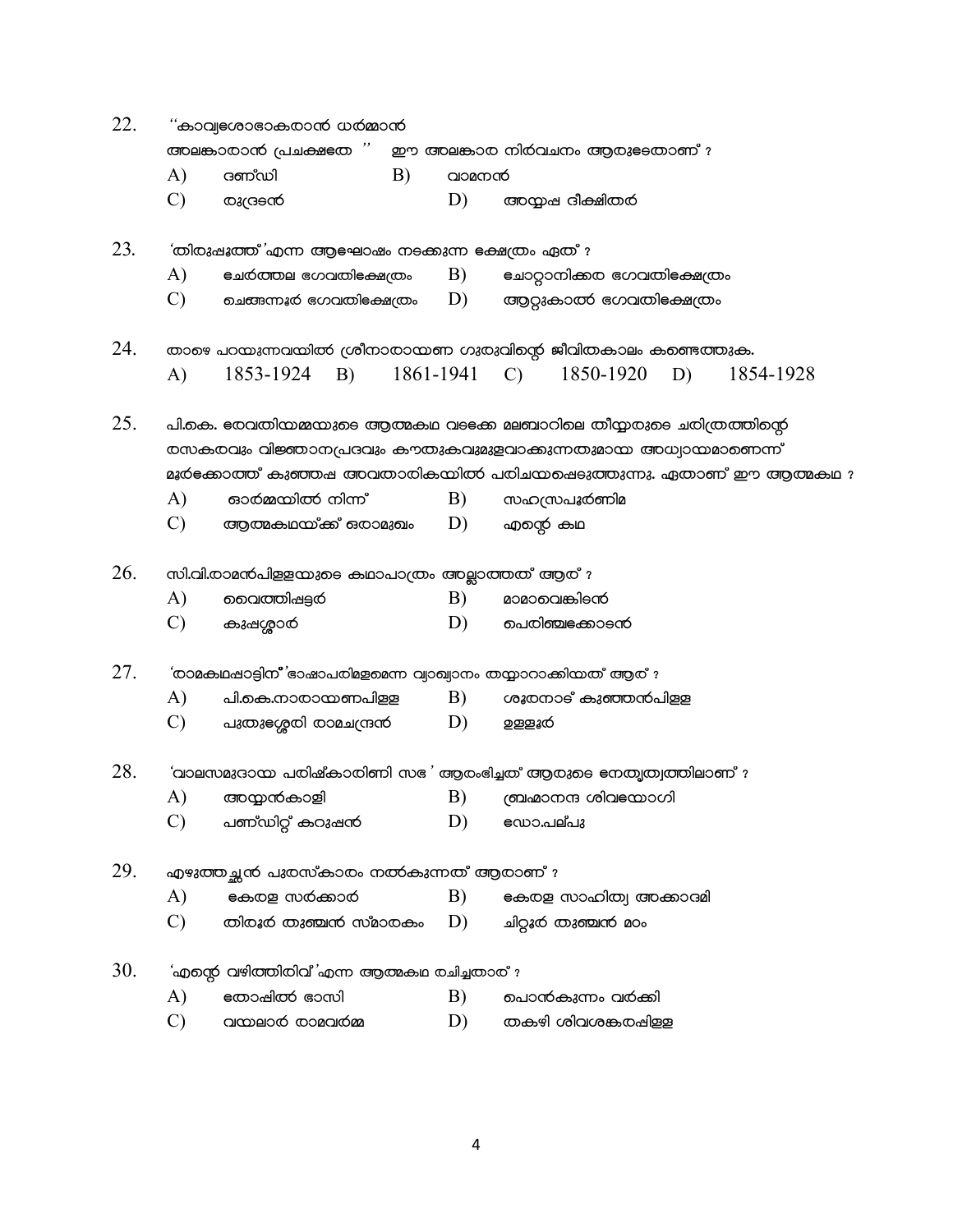| 31. | 'കർട്ടൻ''എന്ന നാടക പഠനകൃതി രചിച്ചതാര് ? |                                                      |          |                                                                               |  |  |  |
|-----|-----------------------------------------|------------------------------------------------------|----------|-------------------------------------------------------------------------------|--|--|--|
|     | A)                                      | എൻ.കൃഷ്ണപിളള                                         | B)       | സി.ജെ.തോമസ്                                                                   |  |  |  |
|     | $\mathcal{C}$                           | എൻ.എൻ.പിളള                                           | D)       | പി.ജെ.ആന്റണി                                                                  |  |  |  |
| 32  |                                         | തൃച്ചാരണത്തുമല ഏതു മതവുമായി ബന്ധപ്പെട്ടിരിക്കുന്നു ? |          |                                                                               |  |  |  |
|     | A)                                      | ഹിന്ദുമതം                                            | B)       | ബുഡമതം                                                                        |  |  |  |
|     | $\mathcal{C}$                           | ക്രിസ്തുമതം                                          | D)       | eacoó പറഞ്ഞവന്മല്ല                                                            |  |  |  |
| 33. |                                         | "ഹാ, വിജിഗീഷു മൃത്യുവിന്നാല്മാ                       |          |                                                                               |  |  |  |
|     |                                         |                                                      |          | ജീവിതത്തിൻ കൊടിഷടം താഴ്ത്താൻ ''- ഏത് കവിതയിലെ വരികളാണിത് $\imath$             |  |  |  |
|     | A)                                      | കുനിക്കൊയ്ത്ത്                                       | B)       | കുടിയൊഴിക്കൽ                                                                  |  |  |  |
|     | $\mathcal{C}$                           | മകരക്കൊയ്ത്ത്                                        | D)       | സഹ്വന്റെ മകൻ                                                                  |  |  |  |
| 34. |                                         | <b>ല്ചതുംപ</b> ടി <b>ഭച</b> ര്ക്കുക.                 |          |                                                                               |  |  |  |
|     |                                         | പട്ടിക 1                                             | പട്ടിക 2 |                                                                               |  |  |  |
|     | a)                                      | ഈഴവ മെജ്മോറിന്മൽ                                     | 1.1741   |                                                                               |  |  |  |
|     |                                         | b) ആറ്റിങ്ങൽ കലാപം                                   | 2. 1653  |                                                                               |  |  |  |
|     | $\mathbf{c})$                           | കുനൻകുതിശുസത്വം                                      | 3.1896   |                                                                               |  |  |  |
|     | $\rm d)$                                | കുളച്ചൽ യുഡം                                         | 4. 1721  |                                                                               |  |  |  |
|     |                                         | A) $a-1, b-2, c-3, d-4$                              |          | B) $a - 1$ , b-2, c-4, d-3                                                    |  |  |  |
|     |                                         | C) $a - 3$ , b-4, c-2, d-1                           |          | D) $a - 4, b - 3, c - 1, d - 2$                                               |  |  |  |
| 35. |                                         |                                                      |          | സാമൂഹിക പരിസ്ഥിതി വാദത്തിന്റെ പിതാവായി അറിയപ്പെടുന്നത് ആര്?                   |  |  |  |
|     | A)                                      | മൂട്രോ ബുക്ചിന്                                      | B)       | ഫ്രാന്6സ്വാദ യുeബാൺ                                                           |  |  |  |
|     | $\mathcal{C}$                           | സുഭമാങ്ങ് ബൂറ്റ്വെ്                                  | D)       | eoച്ചൽ കാഴ്സ <del>്</del> ഞ                                                   |  |  |  |
| 36. | ഏത് ?                                   |                                                      |          | ഭക്തിപൂർവ്വം, ശ്രഡാപുരസ്സരം, മുധ്വമാർഗ്ഗം, യല്ഥാചിതം തുടങ്ങിയ പദങ്ങളിലെ സമാസം |  |  |  |
|     | A)                                      | കർമുധാരന്മൻ                                          |          | B)<br><b>G</b> jagoo                                                          |  |  |  |
|     | $\mathcal{C}$                           | അവ്വയീഭാവന്                                          | D)       | തത്പുരുഷൻ                                                                     |  |  |  |
| 37. |                                         | എം. ഭശഷഗിരിപ്രഭുവിന്റെ മലയാള വ്യാകരണ ഗ്രന്ഥം ഏത് ?   |          |                                                                               |  |  |  |
|     | A)                                      | കൈരളീ ശബ്ദാനുശാസനം $\rm B)$                          |          | വ്വാകരണമിത്രം                                                                 |  |  |  |
|     | $\mathcal{C}$                           | കേരളകൗമുദി                                           | D)       | ശബ്ദസൗഭഗം                                                                     |  |  |  |
| 38. |                                         | കുണ്ടൂർ നാരായണ ലേനോന്റെ പച്ച മലയാളകാവ്വം ഏത് ?       |          |                                                                               |  |  |  |
|     | A)                                      | നല്ലഭാഷ                                              | B)       | അറിവ്                                                                         |  |  |  |
|     | C)                                      | തങ്കമ്മ                                              | D)       | കൊച്ചി ചെറിയ ശക്തൻതമ്പുരാൻ                                                    |  |  |  |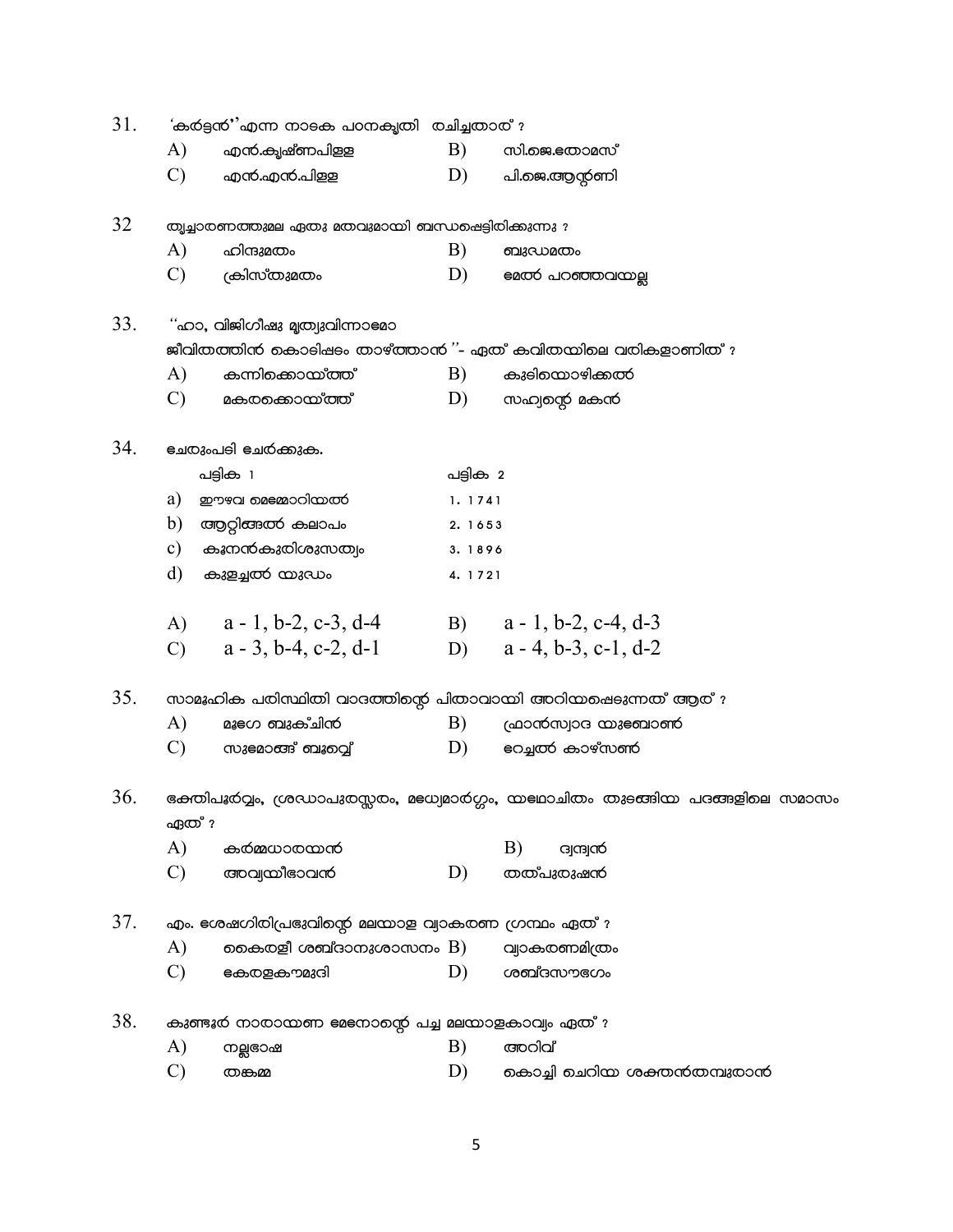| 39.<br>' $a$ അനതതഗഗ $\cdot$ - എന്ന ഗണക്രമം വരുന്ന വൃത്തല്മത് $\cdot$ |               |                                                                        |          |                                                                     |  |  |  |
|----------------------------------------------------------------------|---------------|------------------------------------------------------------------------|----------|---------------------------------------------------------------------|--|--|--|
|                                                                      | A)            | യാഗ്രസ                                                                 | B)       | മനാക്രാന്ത                                                          |  |  |  |
|                                                                      | $\mathcal{C}$ | ശാർദ്ദൂല വിക്രീഡിതം                                                    | D)       | കുസുമ്മഞ്ജരി                                                        |  |  |  |
| 40.                                                                  |               | 'കെണിനിലങ്ങളിൽ 'എന്ന കവിതാസമാഹാരം ആരുടേതാണ് ?                          |          |                                                                     |  |  |  |
|                                                                      | A)            | എം.ആർ.ഭരണുകുമാർ                                                        | B)       | എം.ബി.മടനാജ്                                                        |  |  |  |
|                                                                      | $\mathcal{C}$ | അജീഷ് ദാസൻ                                                             | D)       | എസ്സ്.ജോസഫ്                                                         |  |  |  |
| 41.                                                                  |               |                                                                        |          | ഇന്റർനെറ്റിലെ 'ഹൈഷർ ടെക്സ്റ്റിന്'- 'തിരമൊഴി'എന്ന പേര് നൽകിയത് ആര് ? |  |  |  |
|                                                                      | A)            | പി.പി.രാമചന്ദ്രൻ                                                       | B)       | സുനീത.ലി.വി                                                         |  |  |  |
|                                                                      | $\mathcal{C}$ | അച്വുത്ശങ്കര                                                           | D)       | വി.കെ.ആദർശ്                                                         |  |  |  |
| 42                                                                   |               | $\sim$ (തിഗർത്തവട്ടം '- എന്ന കഥാസന്ദർഭം ഏത് ആട്ടക്കഥയിലാണുള്ളത് $\sim$ |          |                                                                     |  |  |  |
|                                                                      | A)            | കീചകവധം                                                                | B)       | കിർമ്മീരവധം                                                         |  |  |  |
|                                                                      | $\mathcal{C}$ | ഉത്തരാസ്വയംവരം                                                         | D)       | ദക്ഷന്മാഗം                                                          |  |  |  |
| 43.                                                                  |               | താഴെഷറന്മുന്നവന്മിൽ ആഗമ സന്ധിക്ക് ഉദാഹരണം ഏത്?                         |          |                                                                     |  |  |  |
|                                                                      | A)            | കണ്ണീര്                                                                | B)       | വാഴയില                                                              |  |  |  |
|                                                                      | $\mathcal{C}$ | തണുഷുണ്ട്                                                              | D)       | വാഴക്കുല                                                            |  |  |  |
| 44.                                                                  |               | 'മലയാളം മലയാളി $\epsilon$ യാളം 'എന്ന കൃതിയുടെ കർത്താവാര് ?             |          |                                                                     |  |  |  |
|                                                                      | A)            | സി.വി.വാസുഭദവഭേട്ടതിതി                                                 | B)       | എന്.വി.കൃഷ്ണവാര്വര്                                                 |  |  |  |
|                                                                      | $\mathcal{C}$ | പന്മന രാമചന്ദ്രൻനായർ                                                   | D)       | വി.ആർ.പ്രഞ്ചാധചന്ദ്രൻനാന്മർ                                         |  |  |  |
| 45.                                                                  |               | 'സാഹിത്വവിദ്യയുടെ ലക്ഷ്യം ജ്ഞാനലബ്ധിയാണ്,                              |          | മനസംസ്കാരമാണ്,<br>വ്വക്തിയുടെ                                       |  |  |  |
|                                                                      |               | വൃത്തികളിൽ സർവ്വഭതാന്മുഖമായ<br>അന്തുകരണ                                |          | ഒരു ശുഡികര്മ്മം<br>നുക്കലാണ്                                        |  |  |  |
|                                                                      |               | ഇങ്ങനെ അഭിപ്രായപ്പെട്ടതാരാണ് ?                                         |          |                                                                     |  |  |  |
|                                                                      | A)            | കുട്ടികൃഷ്ണമാതാര                                                       | B)       | സുകുമാർ അഴീക്കോട്                                                   |  |  |  |
|                                                                      | $\mathcal{C}$ | എം.പി. <del>പ</del> ോൾ                                                 | D)       | eകസരി <b>ബാലകൃഷ്ണപി</b> ളള                                          |  |  |  |
| 46.                                                                  |               | <u>ഭചരുംപ</u> ടി ഭചര്ക്കുക.                                            |          |                                                                     |  |  |  |
|                                                                      |               | പട്ടിക 1                                                               | പട്ടിക 2 |                                                                     |  |  |  |
|                                                                      | a)            | ബാലന്മാർ കളിക്കുന്നു                                                   | 1.       | അനുജ്ഞായക പ്രകാരം                                                   |  |  |  |
|                                                                      | b)            | പറയട്ടെ                                                                | 2.       | വിധായക പ്രകാരം                                                      |  |  |  |
|                                                                      | c)            | പറയണം                                                                  | 3.       | നിർദ്ദേശക പ്രകാരം                                                   |  |  |  |
|                                                                      | d)            | പറയാം                                                                  |          | 4. നില്യോജക പ്രകാരം                                                 |  |  |  |
|                                                                      | A)            | $a - 3,b-4, c-2, d-1$                                                  | B)       | $a - 1$ , b-3, c-4, d-2                                             |  |  |  |
|                                                                      | $\mathcal{C}$ | $a - 4$ , $b - 1$ , $c - 3$ , $d - 2$                                  | D)       | $a - 2$ , b-4, c-1, d-3                                             |  |  |  |

 $6\overline{6}$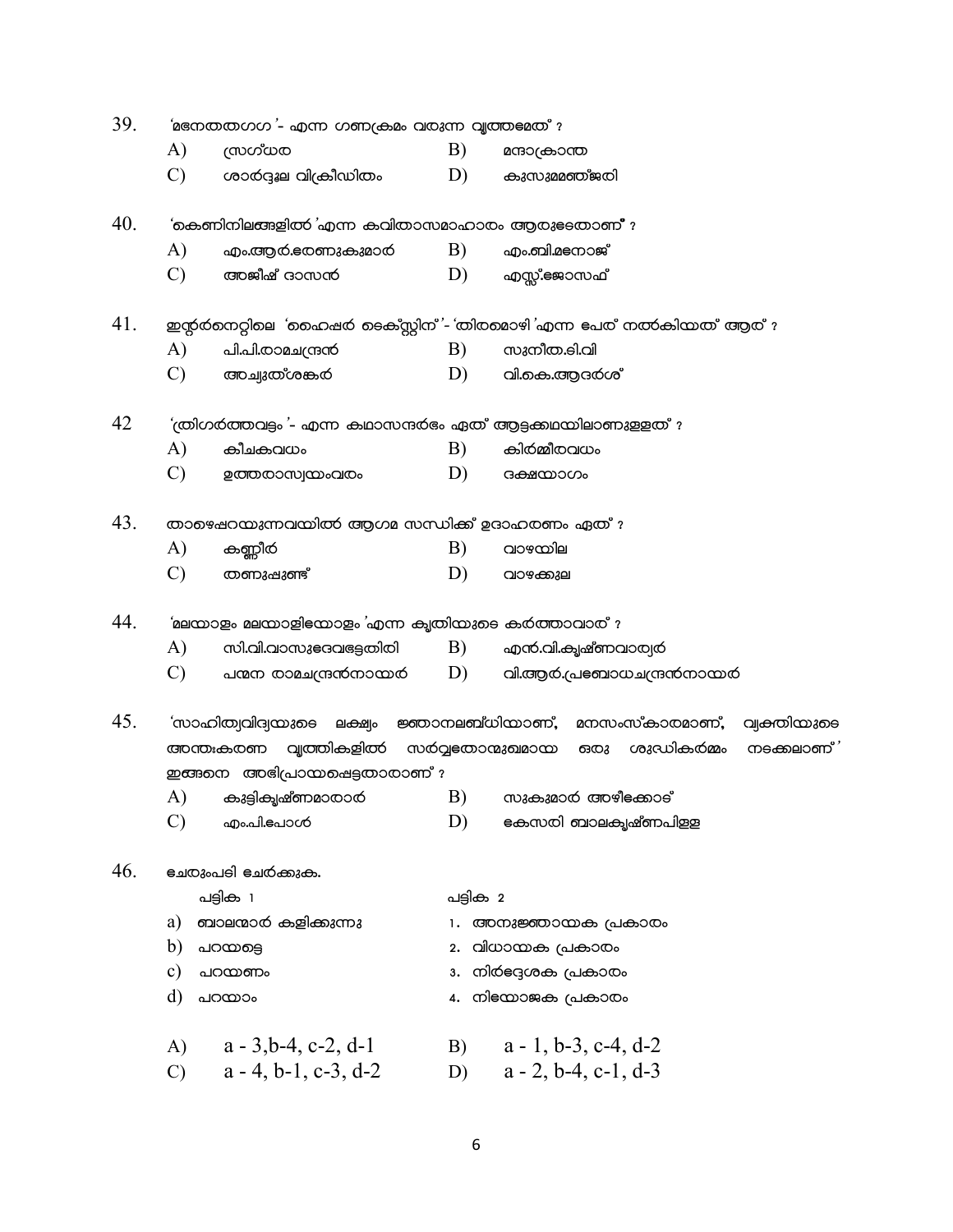| 47. | 'സിനിമ കണക്കും കവിതന്മും' എന്ന കൃതി രചിച്ചതാര് ? |                                                                   |    |                                                                             |  |  |  |  |
|-----|--------------------------------------------------|-------------------------------------------------------------------|----|-----------------------------------------------------------------------------|--|--|--|--|
|     | A)                                               | വി.രാജകൃഷ്ണൻ                                                      | B) | വിജന്മകൃഷ്ണൻ                                                                |  |  |  |  |
|     | $\mathcal{C}$                                    | ശ്രീകുമാതൻ തമ്പി                                                  | D) | ജി.പി.രാമചന്ദ്രൻ                                                            |  |  |  |  |
| 48. |                                                  |                                                                   |    | ഉപമാനോപലമ്പനങ്ങൾക്ക് ഒരു ധർമ്മത്തിൽ മാത്രം ഭേദമുണ്ടെന്ന് ചൊല്ലുന്നത് ഏത് അല |  |  |  |  |
|     | <b>കാ</b> രം?                                    |                                                                   |    |                                                                             |  |  |  |  |
|     | A)                                               | ദൃഷ്ടാന്തം                                                        | B) | അപ്രസ്തുത പ്രശംസ                                                            |  |  |  |  |
|     | $\mathcal{C}$                                    | അർത്ഥാന്തരന്വാസം                                                  | D) | വ്വതിഭരകം                                                                   |  |  |  |  |
| 49. | ച്ചതാത് ?                                        |                                                                   |    | $($ ദാവിഡ ഭാഷകളുടെ അഥവാ ദക്ഷിeണന്ത്വൻ ഭാഷകളുടെ തുലനാത്മക വ്യാകരണം' രചി      |  |  |  |  |
|     | A)                                               | റോബർട്ട് കാത്കഡ്വത്                                               |    | B)<br>ഹെർമ്മൻ ഗുണ്ടർട്ട്                                                    |  |  |  |  |
|     | $\mathbf{C}$ )                                   | ബെഞ്ചമിന് ബയ്ലി                                                   | D) | ജോസഫ് പിറ്റ്                                                                |  |  |  |  |
| 50. |                                                  | കുറിച്ചതാര് ?                                                     |    | 'ഭാഷാനാടക പരിഭശാധന 'യിലൂടെ മലയാളത്തിൽ നാടക നിരൂപണത്തിന് തുടക്കം             |  |  |  |  |
|     | A)                                               | സി.പി.അച്വുതല്ലനോന്                                               | B) | സി.അന്തഷായി                                                                 |  |  |  |  |
|     | $\mathcal{C}$                                    | <b>e</b> കരളവർമ്മ                                                 | D) | ഏ.ആർ.രാജരാജവർമ്മ                                                            |  |  |  |  |
| 51. |                                                  |                                                                   |    | 2019-ൽ കുമാരനാശാന്റെ ഏത് കൃതിയുടെ നൂറാം വാർഷികമാണ് ആഘോഷിച്ചത് ?             |  |  |  |  |
|     | A)                                               | വീണപൂവ്                                                           | B) | നളിനി                                                                       |  |  |  |  |
|     | $\mathcal{C}$                                    | ചിന്താവിഷ്ടന്മാന സീത                                              | D) | കരുണ                                                                        |  |  |  |  |
| 52. |                                                  | 'മലന്മാളത്തിലെ ഹാംലെറ്റ്' എന്ന് വിഭശഷിപ്പിക്കപ്പെട്ട നോവത്ത എത് ? |    |                                                                             |  |  |  |  |
|     | A)                                               | അരനാഴികനേരം                                                       | B) | സുന്ദരികളും സുന്ദരന്മാരും                                                   |  |  |  |  |
|     | $\mathcal{C}$                                    | <b>©ണ്ടാമൂഴം</b>                                                  | D) | ഉമ്മാച്ചു                                                                   |  |  |  |  |
| 53. |                                                  |                                                                   |    | 'മലയാള ഭാഷാപരിണാമം-സിഡാന്തങ്ങളും വസ്തുതകളും ' എന്ന കൃതി രചിച്ചതാര് $\imath$ |  |  |  |  |
|     | A)                                               | തിരുനല്ലൂർ കരുണാകരൻ                                               | B) | ഗോദവര്മ്മ                                                                   |  |  |  |  |
|     | $\mathcal{C}$                                    | സി.എൽ.ആന്റണി                                                      | D) | ഇളംകുളം കുഞ്ഞൻപിളള                                                          |  |  |  |  |
| 54. |                                                  | 'കീർത്തിശാലി വോന് തന്നെ                                           |    |                                                                             |  |  |  |  |
|     |                                                  | കാന്തിശാലി സുധാംശുതാന് ' അലങ്കാരം ഏത് ?                           |    |                                                                             |  |  |  |  |
|     | A)                                               | ദൃഷ്ടാന്തം                                                        | B) | അപ്രസ്തുത പ്രശംസ                                                            |  |  |  |  |
|     | $\mathcal{C}$                                    | വ്വതിഭരകം                                                         | D) | ഉത്ഭ്രേക്ഷ                                                                  |  |  |  |  |
| 55. |                                                  |                                                                   |    | താഴെ പറയുന്ന ചലച്ചിത്രങ്ങളിൽ ജി.അരവിന്ദൻ സംവിധാനം ചെയ്തത് ഏത്?              |  |  |  |  |
|     | A)                                               | ഒരിടത്ത്                                                          | B) | മുഖാമുഖം                                                                    |  |  |  |  |
|     | $\mathcal{C}$                                    | അനന്തരം                                                           | D) | പിറവി                                                                       |  |  |  |  |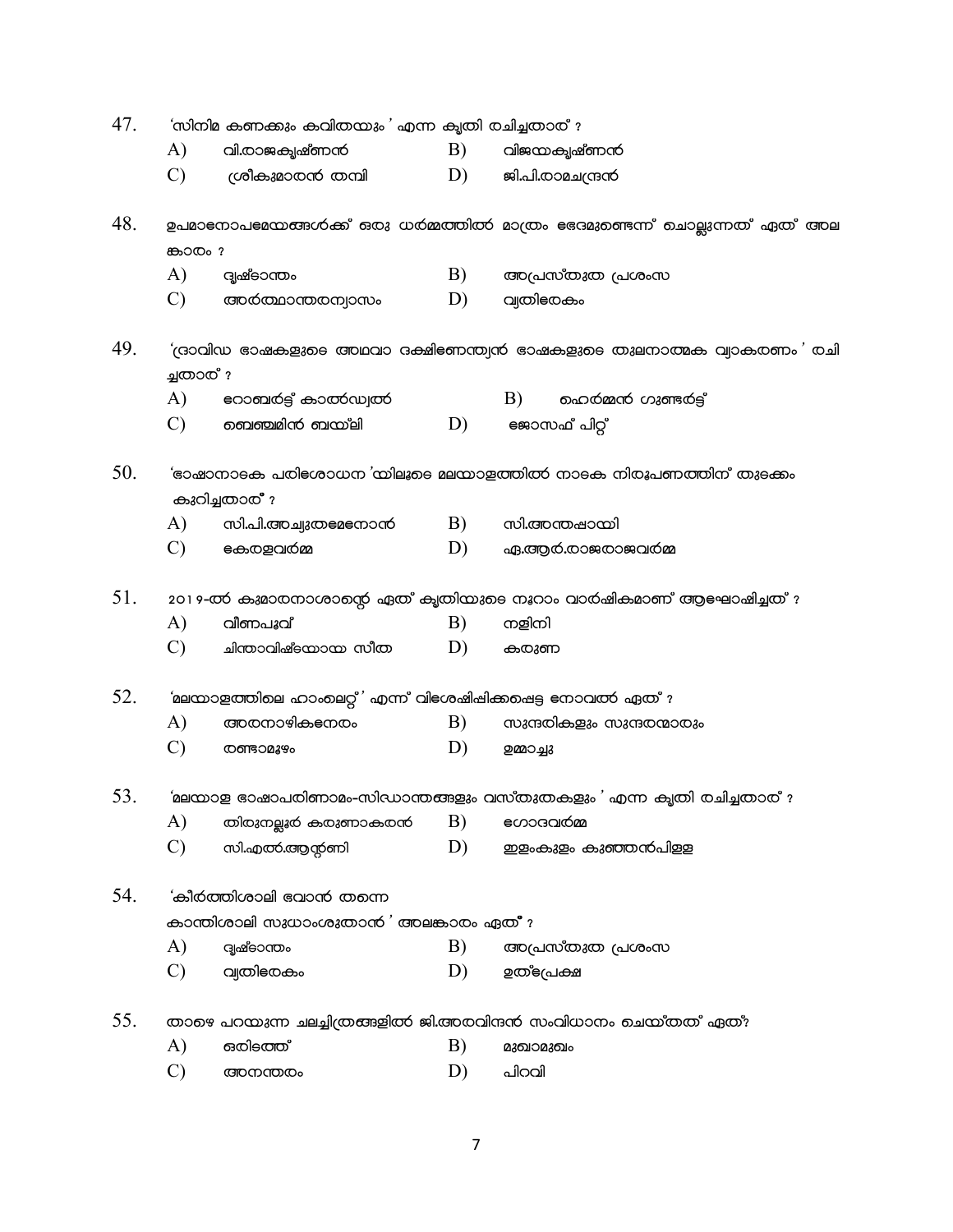| 56. |               | ആലപ്പുഴ പുന്നമടക്കായലിൽ നടത്തുന്ന വളളം കളി ഏത്?     |    |                 |          |                                                                 |    |  |
|-----|---------------|-----------------------------------------------------|----|-----------------|----------|-----------------------------------------------------------------|----|--|
|     | A)            | ചമ്പക്കുളം മൂലം വളളംകളി                             |    |                 |          |                                                                 |    |  |
|     | B)            | പാന്മിഷാട്ട് ജലോത്സവം                               |    |                 |          |                                                                 |    |  |
|     | $\mathcal{C}$ | നെഹ്റുe്രോഫി വള്ളംകളി                               |    |                 |          |                                                                 |    |  |
|     | D)            | ആറന്മുള ഉതൃട്ടാതി വള്ളംകളി                          |    |                 |          |                                                                 |    |  |
| 57. |               |                                                     |    |                 |          | കൊച്ചി മഹാരാജാക്കന്മാരുടെ നാണയങ്ങളിൽ പ്രധാനഷട്ടത് ഏത്?          |    |  |
|     | A)            | ഈഴക്കാശ്                                            |    |                 | B)       | രാശി                                                            |    |  |
|     | $\mathcal{C}$ | അനന്തരായൻ പണം                                       |    |                 | D)       | പുത്തൻ                                                          |    |  |
| 58. |               |                                                     |    |                 |          | eജാൺeക്രാ റാന്ന്സം ഏത് നിരൂപണശാഖയുമായി ബന്ധപ്പെട്ടിരിക്കുന്നു ? |    |  |
|     | A)            | നില്നോക്ലാസിക് നിരൂപണം                              |    |                 | B)       | നവനിരൂപണം                                                       |    |  |
|     | $\mathcal{C}$ | കാല്പനികവിമ $\sigma$ ശനം $\left( \mathrm{D}\right)$ |    |                 |          | <b>PECDOCIOGO</b>                                               |    |  |
| 59. |               | 'ഓഫ് ഗ്രമുറ്റോളജി' എന്ന വിമർശനകൃതി രചിച്ചതാര്?      |    |                 |          |                                                                 |    |  |
|     | A)            | ෩ാസ്വൂർ                                             |    |                 | B)       | <b>നാ</b> ംക്കാബ്സൺ                                             |    |  |
|     | $\mathcal{C}$ | ഴാക് ദെറീദാ                                         |    |                 | D)       | മെവിസ്ക്രോസ്                                                    |    |  |
| 60. |               | രാജൻ കാക്കനാടന്റെ നാത്രാവിവരണ കൃതി ഏത് ?            |    |                 |          |                                                                 |    |  |
|     | A)            | ഹൈമവത ഭൂവിത്                                        |    |                 | B)       | ഹിമവാന്റെ മുകൾത്തട്ടിൽ                                          |    |  |
|     | $\mathbf{C}$  | നേഷാൾ ഡയറി                                          |    |                 | D)       | മാനസ സഭതാവര് നാത്ര                                              |    |  |
| 61. |               |                                                     |    |                 |          | താഴെ പറയുന്നവയിൽ സച്ചിദാനന്ദൻ രചിച്ച നാടക കൃതി ഏത് ?            |    |  |
|     | A)            | യോറ്റില്ല                                           | B) | <b>ഇ</b> രുട്ട് |          | $\mathcal{C}$ ) ဟဝကယါ                                           | D) |  |
|     |               |                                                     |    |                 |          |                                                                 |    |  |
| 62. |               | <u> ലേരുംപ</u> ടി ഭചർക്കുക.                         |    |                 |          |                                                                 |    |  |
|     |               | പട്ടിക 1                                            |    |                 | പട്ടിക 2 |                                                                 |    |  |

|               | ື່                                    | ື່                                      |  |  |
|---------------|---------------------------------------|-----------------------------------------|--|--|
| a)            | ആരോഗ്വ നികേതനം                        | 1. ആറ്റൂർ രവിവർമ്മ                      |  |  |
| b)            | ആരണ്യക്                               | 2. നാലപ്പാട്ട് നാരാന്മണലേനോന്           |  |  |
| $\mathbf{C}$  | പാവങ്ങൾ                               | 3. പി.വാസുഭദവക്കുറുഷ്                   |  |  |
| d)            | ഒരു പുളിമരത്തിന്റെ കഥ                 | 4. നിലീനാ എബ്രഹാം                       |  |  |
| A)            | $a - 1$ , b-2, c-3, d-4               | $a - 3$ , b-1, c-4, d-2<br>B)           |  |  |
|               |                                       |                                         |  |  |
| $\mathcal{C}$ | $a - 2$ , $b - 4$ , $c - 1$ , $d - 3$ | $a - 4$ , b-3, c-2, d-1<br>$\mathbf{D}$ |  |  |

കലംകാരി

63. (പാചീന ഗദ്വകൃതികളുടെ കൂട്ടത്തിൽ ഉൾഷെടാത്തത് ഏത് ?

| A)           | ത്രിഹ്മാണ്ഡപുതാണം                             | $\bf{B}$ | ദുതവാക്യം    |
|--------------|-----------------------------------------------|----------|--------------|
| $\mathbf{C}$ | അംബരീ $\epsilon$ ഷാപാഖ്വാനം $\left( D\right)$ |          | മുഹൂർത്തവിധി |

64. 'വ്വാകരണവിഭവകം' എന്ന കൃതി രചിച്ചതാര് ?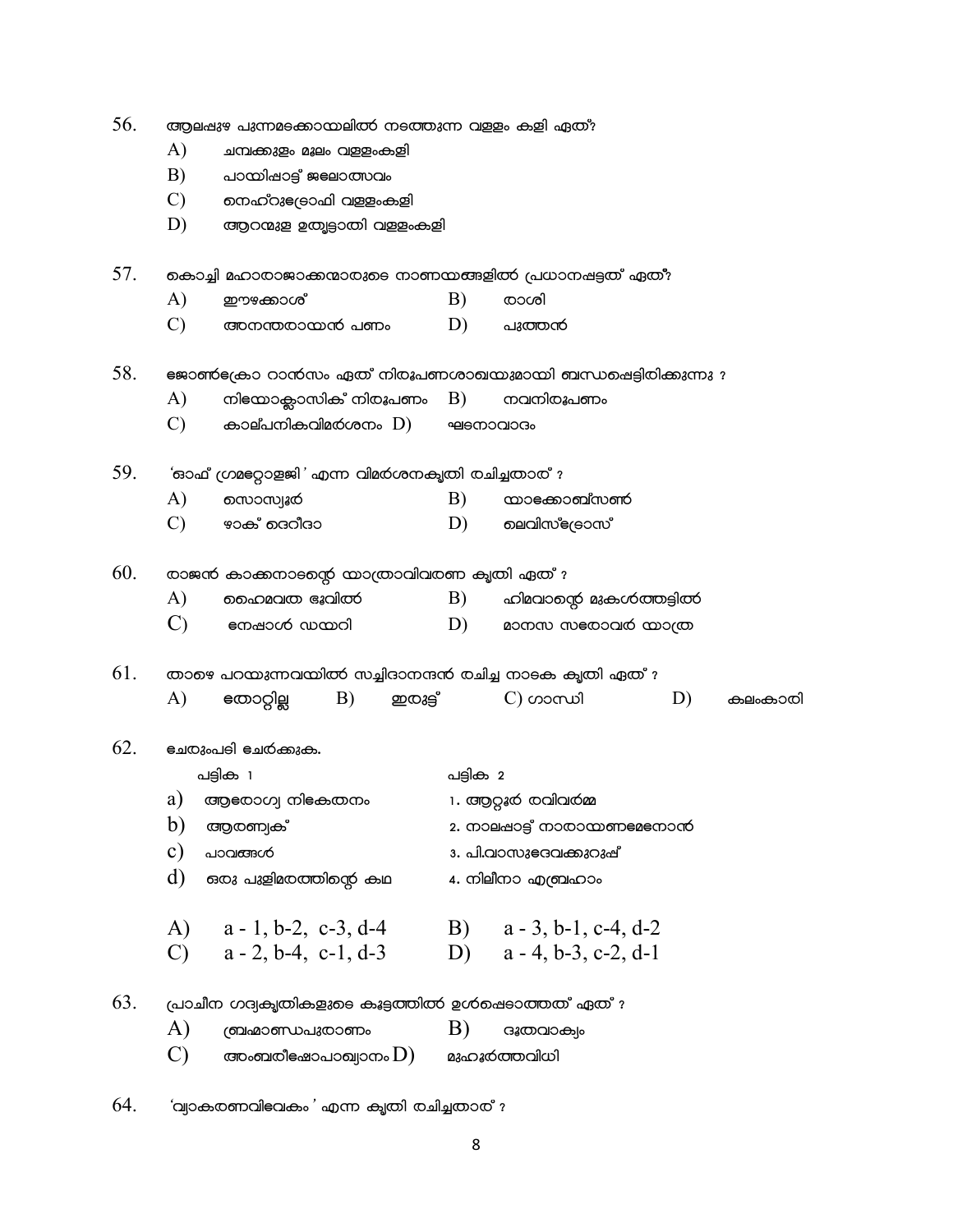|     | A)<br>എൻ.എൻ.മൂസ്സത്                                                                                         | B)<br>കെ.എം.പ്രഭാകരവാര്വര                                                                                                    |
|-----|-------------------------------------------------------------------------------------------------------------|------------------------------------------------------------------------------------------------------------------------------|
|     | $\mathcal{C}$<br>സി.എൽ.ആന്റണി                                                                               | D)<br>സി.വി.വാസുeദവ ഭട്ടതിരി                                                                                                 |
| 65. | എന്ന കഥ എഴുതിയത് ആര് ?<br>A)<br>ടി.സി.കല്വാണിഅമ്മ<br>$\mathcal{C}$<br>കെ.സരസ്വതിഅമ്മ                        | ചങ്ങമ്പുഴയുടെ 'രമണനി'ലെ സ്ത്രീനിനുയെ തുറന്നു വിമര്ശിക്കുന്ന 'രമണി'<br>B)<br>റാണി ലക്ഷ്മീബായി<br>D)<br>നോടുക്കാട്ട് ഇക്കാവമ്മ |
| 66. | <u>ഭചരുംപ</u> ടി ഭചര്ക്കുക.                                                                                 |                                                                                                                              |
|     | പട്ടിക 1                                                                                                    | പട്ടിക 2                                                                                                                     |
|     | a)<br>വിജ്ഞാനകൈരളി                                                                                          | കേരള ഫോക്ലോർ അക്കാദമി<br>1.                                                                                                  |
|     | b)<br>ഗ്രന്ഥാലോകം                                                                                           | കേരള സാഹിത്വ അക്കാദമി<br>2.                                                                                                  |
|     | c)<br>പൊലി                                                                                                  | മൈബ്രറി കൗൺസിൽ<br>3.                                                                                                         |
|     | d)<br>സാഹിത്വലോകം                                                                                           | കേരള ഭാഷാ ഇന്നസ്റ്റിറ്റ്വൂട്ട്<br>4.                                                                                         |
|     | A)<br>$a - 2$ , b-3, c-1, d-4                                                                               | B) $a - 4, b - 3, c - 1, d - 2$                                                                                              |
|     | C) $a - 2$ , b-3, c-4, d-1                                                                                  | D) $a - 3$ , b-1, c-2, d-4                                                                                                   |
|     |                                                                                                             |                                                                                                                              |
| 67. | 'മലന്മാളസിനിമ്പോം സാഹിത്വവും' എന്ന കൃതി രചിച്ചതാര് ?                                                        |                                                                                                                              |
|     | A)<br>വി.കെ.ജോസഫ്                                                                                           | B)<br>മധു ഇറവങ്കര                                                                                                            |
|     | $\mathcal{C}$<br><b>കോഴി</b> ക്കോടന്                                                                        | D)<br>ജി.പി.രാമചന്ദ്രൻ                                                                                                       |
| 68. |                                                                                                             | 'കൊടകര പുരാണം' എന്ന നർമ്മപ്രധാനമായ eബ്ലാഗെഴുത്ത് ആരുടേതാണ്?                                                                  |
|     | A)<br>സജീവ് എടത്താടന്                                                                                       | B)<br><b>el.പി.അനിൽകുമാ</b> ർ                                                                                                |
|     | $\mathbf{C}$<br>കുഴൂർ വിത്സൻ                                                                                | D)<br>വിഷ്ണുപ്രസാദ്                                                                                                          |
|     |                                                                                                             |                                                                                                                              |
| 69. | 'aleco cam aleco carascó<br>പൂർല്പോത്തര പദങ്ങളാന്മ്<br>സമാസിച്ചാലിതട്ടിഷൂ<br>ദൃഢം പരപദാദിഗം ' ഉദാഹരണം ഏത് ? |                                                                                                                              |
|     | A)<br>B)<br>പണിഷുത<br>അക്കാലം                                                                               | $\mathrm{C})$ ചെണ്ണിന്റെ<br>D)<br>ഇവ്വണ്ണം                                                                                   |
| 70. | ന്റേതാണ് ?                                                                                                  | 'ധർജ്മോസ്മത് കുലുദൈവതം' എന്ന ആപ്തവാക്വം മലയാളത്തിലെ ഏത് ദിനഷത്രത്തി                                                          |
|     | A)<br>eaശാഭിമാനി                                                                                            | B)<br>കേരള കൗമുദി                                                                                                            |
|     | $\mathcal{C}$<br>D)<br>മാധ്യമം                                                                              | aaccoog aecooca                                                                                                              |
| 71. |                                                                                                             | സുകുമാർ അഴീക്കോടിന് വന്മലാർ അവാർഡ് നേടിക്കൊടുത്ത കൃതി ഏത്?                                                                   |
|     | A)<br>ഖണ്ഡനവും മണ്ഡനവും                                                                                     |                                                                                                                              |

 $\overline{9}$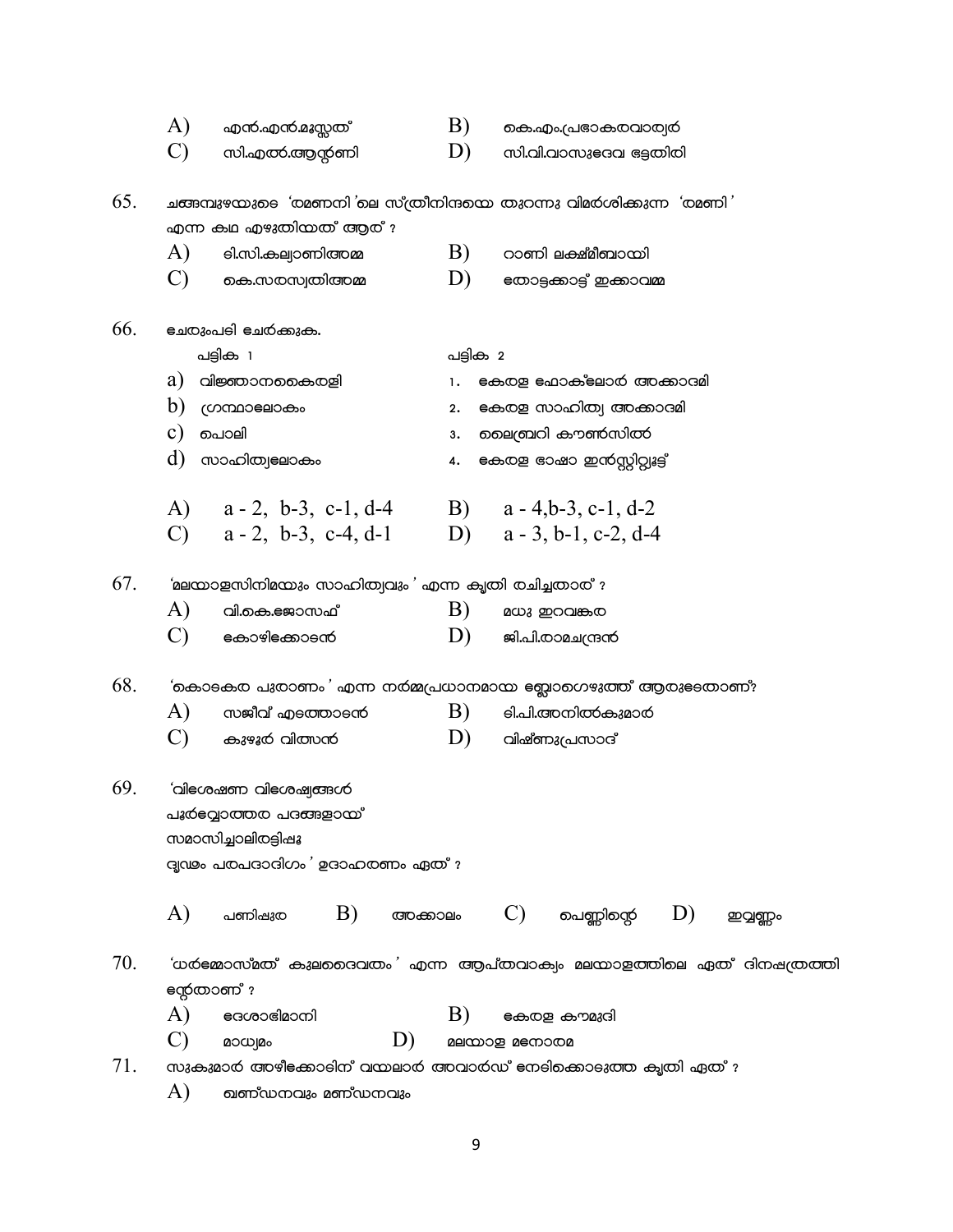|     | B)<br>തത്ത്വമസി                                                                                                            |
|-----|----------------------------------------------------------------------------------------------------------------------------|
|     | $\mathcal{C}$<br>പുഭരാഗമനസാഹിത്വവും മറ്റും                                                                                 |
|     | D)<br>രമണനും മലയാള കവിതയും                                                                                                 |
|     |                                                                                                                            |
| 72. | <u>ഭചരുംപ</u> ടി ഭചര്ക്കുക.                                                                                                |
|     | പട്ടിക 1<br>പട്ടിക 2                                                                                                       |
|     | $a)$ eമാന്മീന്കുട്ടി വൈദ്വര് സ്മാരകം<br>1. തിരൂർ                                                                           |
|     | $\mathrm{b})$ പൂന്താനം ഇല്ലം<br>2. കിള്ളിക്കുറിശ്ശിമംഗലം                                                                   |
|     | $\circ$ )<br>തുഞ്ചൻ പറമ്പ്<br>3. കൊണ്ടോട്ടി                                                                                |
|     | $\left  d \right $ കുഞ്ചന്നമ്പ്യാർ സ്മാരകം<br>4. പെരിന്തൽമണ്ണ                                                              |
|     |                                                                                                                            |
|     | A) a - 3, b - 4, c - 1, d - 2 B) a - 1, b - 3, c - 2, d - 4<br>C) a - 4, b - 1, c - 2, d - 3 D) a - 2, b - 1, c - 4, d - 3 |
|     |                                                                                                                            |
| 73. | ഭാഷാശാസ്ത്രജ്ഞര് ഭവദപുസ്തകം പോലെ മാനിക്കുന്ന 'ലാംഭഗ്വജ്' എന്ന ഗ്രന്ഥത്തിന്റെ<br>കർത്താവ് ആര്?                              |
|     | $\mathrm{B)}$ വില്യം ത്രൈവറ്റ്<br>$(A)$ മെന്റിസ്വീറ്റ്                                                                     |
|     | $\mathrm{C})$ ലിയനാഡ് ബ്ലും ഫീത്6ഡ് $\mathrm{D)}$ സർ വില്വം ജോൺസ്                                                          |
|     |                                                                                                                            |
| 74. | ചരിത്രപ്രസിഡമായ തൃക്കണാമതിലകം ഏത് മതവുമായി ബന്ധപ്പെട്ടിരിക്കുന്നു ?                                                        |
|     | A)<br>B)<br>ജൈനമതം $C)$ ബുഡമതം<br>ഹിന്ദുമതം<br>D)<br>ഇസ്ലാംമതം                                                             |
| 75. | കീലേരി കുഞ്ഞിക്കണ്ണൻ ഏത് കായിക കലാരൂപവുമായി ബന്ധപ്പെട്ടിരിക്കുന്നു ?                                                       |
|     | A)<br>B)<br>കളരിഷയറ്റ്<br>സർക്കസ്സ്                                                                                        |
|     | $\mathcal{C}_{\lambda}$<br>ചവിട്ടുനാടകം<br>D <sub>)</sub><br>ഭവലകളി                                                        |
|     |                                                                                                                            |
| 76. | ഭാഷാ പഠനത്തിൽ നിരുക്തം എന്ന വിഷയത്തിനു ഭചർന്ന പ്രസ്താവം എന്ത്?                                                             |
|     | A)<br>വർണ്ണങ്ങളെക്കുറിച്ച് പഠിക്കുന്നു                                                                                     |
|     | B)<br>പദങ്ങളുടെ പരസ്പര ബന്ധം പഠിക്കുന്നു                                                                                   |
|     | $\mathcal{C}$<br>ശബ്ദങ്ങളുടെ രൂപഭഭദങ്ങൾ പഠിക്കുന്നു                                                                        |
|     | D)<br>ശബ്ദങ്ങളുടെ ഉല്പത്തിയെക്കുറിച്ച് പഠിക്കുന്നു.                                                                        |
| 77. | പരിസ്ഥിതിയുടെ ബൈബിൾ എന്നറിയപ്പെടുന്ന 'നിശബ്ദവസന്തം' രചിച്ചതാര്?                                                            |
|     | A)<br>B)<br>ഏണസ്റ്റ് ഹെയ്ക്കൽ<br>eoച്ചൽ കാഴ്സ <del>്</del> ഞ                                                               |
|     | $\mathcal{C}$<br>D)<br>മൂട്രഗ ബുക്ചിന്<br>ഫ്രാന്ത്വാദ യുഞ്ചാൺ                                                              |
|     |                                                                                                                            |
| 78. | പ്രഥമ കാരൂര് നോവത്രപുരസ്കാരം നേടിന്മ 'ഉടത്നേതികം' രചിച്ചതാര്?                                                              |
|     | A)<br>സുസ്മേഷ് ച $\epsilon$ ന്ദ്രാത്ത് $\rm\,B)$<br>ഫ്രാന്തിസ് നൊഭറാണ                                                      |
|     | $\mathcal{C}$<br>D)<br>വി. ഷിനിലാത്<br>എസ്സ്.ആർ.ലാത്                                                                       |

10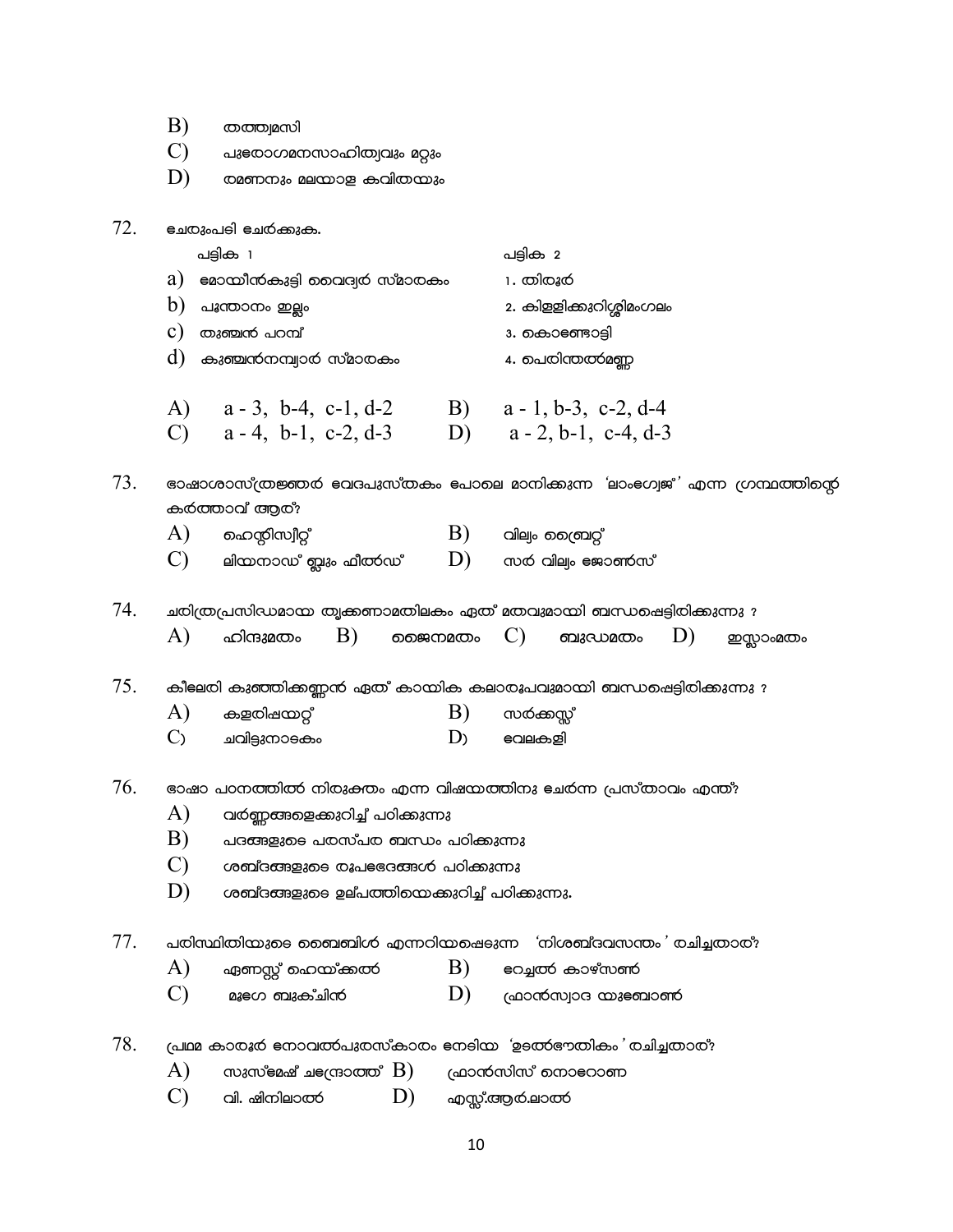| 79. | വിവർത്തനം ചെയ്തത് ആര് ?                                                                                                                                                                                                                                                                                                                                                                          |              | ഭവഭൂതിയുടെ 'ഉത്തരരാമചരിതം' സംസ്കൃതത്തിൽ നിന്നും മലന്മാളത്തിലേന്മ്ക് |  |           |  |  |
|-----|--------------------------------------------------------------------------------------------------------------------------------------------------------------------------------------------------------------------------------------------------------------------------------------------------------------------------------------------------------------------------------------------------|--------------|---------------------------------------------------------------------|--|-----------|--|--|
|     | A)<br>ചാത്തുക്കുട്ടി മന്നാടിയാർ $\;\;\;\;\; {\rm B)}$                                                                                                                                                                                                                                                                                                                                            |              | കുഞ്ഞിക്കുട്ടൻ തമ്പുരാൻ                                             |  |           |  |  |
|     | C)<br>ഏ.ആർ.രാജരാജവർമ്മ                                                                                                                                                                                                                                                                                                                                                                           | D)           | വള്ളത്തോൾ                                                           |  |           |  |  |
| 80. | രസസിഡാന്തത്തിലെ ഭുക്തിവാദത്തിന്റെ പ്രഭയാക്താവ് ആര്?                                                                                                                                                                                                                                                                                                                                              |              |                                                                     |  |           |  |  |
|     | A)<br>അഭിനവ ഗുപ്തൻ                                                                                                                                                                                                                                                                                                                                                                               | B)           | ഭേുനായകൻ                                                            |  |           |  |  |
|     | C)<br>ഭുതൗതൻ                                                                                                                                                                                                                                                                                                                                                                                     | D)           | ശ്രീശങ്കുകൻ                                                         |  |           |  |  |
| 81. | "തൃശ്ശിവഭപരൂർ പൂര-<br>ഷറമ്പു കുടന്നു ഞാൻ<br>ഒട്ടിയ വയറുമാ-<br>യുച്ചയ്ക്കു കേറിച്ചെന്നു $"$ - വൃത്തം ഏത് $'$                                                                                                                                                                                                                                                                                      |              |                                                                     |  |           |  |  |
|     | B)<br>A)<br>കാകളി<br>അന്നനും                                                                                                                                                                                                                                                                                                                                                                     |              | $\mathbf{C}$ )<br><b>ന</b> യോന്നത                                   |  | D)<br>കേക |  |  |
| 82. | <u>ഭചരുംപ</u> ടി ഭചർക്കുക.<br>പട്ടിക 1                                                                                                                                                                                                                                                                                                                                                           |              |                                                                     |  |           |  |  |
|     |                                                                                                                                                                                                                                                                                                                                                                                                  |              | പട്ടിക 2                                                            |  |           |  |  |
|     | a) എതിർഷ്                                                                                                                                                                                                                                                                                                                                                                                        |              | 1. ജി.ശങ്കരക്കുറുഷ്                                                 |  |           |  |  |
|     | $b)$ സ്മരണമണ്ഡലം                                                                                                                                                                                                                                                                                                                                                                                 | 2. മൈലോഷിളളി |                                                                     |  |           |  |  |
|     | $\mathbf c$ ) ദാർമ്മയുടെ ഓളങ്ങളിൽ                                                                                                                                                                                                                                                                                                                                                                |              | 3. സാഹിത്വപഞ്ചാനനന്                                                 |  |           |  |  |
|     | $\left(\mathrm{d}\right)$ കാവ്വലോക സ്മരണകൾ 4. പി.ഭകശവഭദവ്                                                                                                                                                                                                                                                                                                                                        |              |                                                                     |  |           |  |  |
|     | A) a - 4, b - 3, c - 1, d - 2 B) a - 3, b - 4, c - 2, d - 1                                                                                                                                                                                                                                                                                                                                      |              |                                                                     |  |           |  |  |
|     | C) $a-1$ , b-2, c-4, d-3 D) $a-2$ , b-1, c-3, d-4                                                                                                                                                                                                                                                                                                                                                |              |                                                                     |  |           |  |  |
| 83. | പി.ഭാസ്ക്കരന്റെ ഗാനസമാഹാരം ഏത് ?                                                                                                                                                                                                                                                                                                                                                                 |              |                                                                     |  |           |  |  |
|     | A)<br>ഹൃദയസരസ്സ്                                                                                                                                                                                                                                                                                                                                                                                 | B)           | നാഴിയുതിഷാല്                                                        |  |           |  |  |
|     | മാണിക്വവീണ $\hskip 40pt \hskip 40pt \hskip 40pt \hskip 40pt \hskip 40pt \hskip 40pt \hskip 40pt \hskip 40pt \hskip 40pt \hskip 40pt \hskip 40pt \hskip 40pt \hskip 40pt \hskip 40pt \hskip 40pt \hskip 40pt \hskip 40pt \hskip 40pt \hskip 40pt \hskip 40pt \hskip 40pt \hskip 40pt \hskip 40pt \hskip 40pt \hskip 40pt \hskip 40pt \hskip 40pt \hskip 40pt \hskip 40pt \hskip 40$<br>കുഞ്ജാര്രി |              |                                                                     |  |           |  |  |
| 84. | താഴെപറയുന്നവയിൽ ഒ.എൻ.വി.കുറുഷിന്റെ കവിതാസമാഹാരം ഏത് ?                                                                                                                                                                                                                                                                                                                                            |              |                                                                     |  |           |  |  |
|     | A)<br>മ്യഗയ                                                                                                                                                                                                                                                                                                                                                                                      | B)           | മുളങ്കാട്                                                           |  |           |  |  |
|     | C)<br>D)<br>തുലാവർഷപ്പച്ച                                                                                                                                                                                                                                                                                                                                                                        | ചന്ദനനാഴി    |                                                                     |  |           |  |  |
| 85. | എം.ടി.യുടെ തിരക്കഥയായ 'എന്ന് സ്വന്തം ജാനകിക്കുട്ടിയ്ക്ക്' ആധാരമായ ചെറുകഥ<br>ഏത് ?                                                                                                                                                                                                                                                                                                                |              |                                                                     |  |           |  |  |
|     | A)<br>പളളിവാളും കാത്ക്ചിലമ്പും                                                                                                                                                                                                                                                                                                                                                                   |              |                                                                     |  |           |  |  |
|     | B)<br>ചെറിയ ചെറിയ ഭൂകമ്പങ്ങൾ                                                                                                                                                                                                                                                                                                                                                                     |              |                                                                     |  |           |  |  |
|     |                                                                                                                                                                                                                                                                                                                                                                                                  |              |                                                                     |  |           |  |  |

 $\mathrm{C})$  ചെരുമഴയുടെ പില്റേന്ന്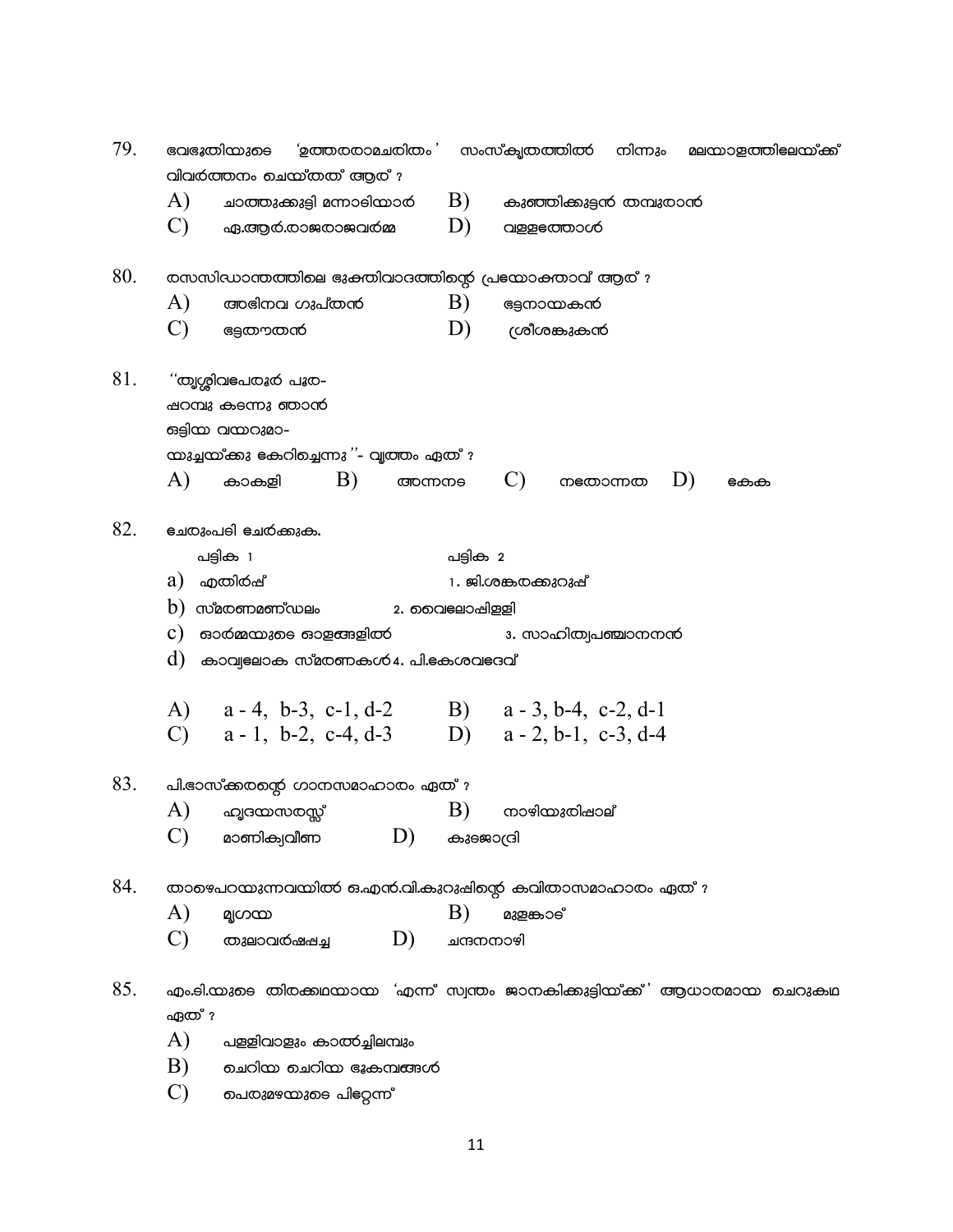- $D)$ കരിയിലുകൾ മൂടിയ വഴിത്താരകൾ
- 86. പി.കെ.പരമേശ്വരന്നാന്മർ അവാർഡ് ഏത് സാഹിത്യശാഖയുമായി ബന്ധപ്പെട്ടിരിക്കുന്നു.?
	- A) B)  $\mathbf{C}$ D) നാടകം ആത്മകഥ ജീവചരിത്രം emoaloo
- 87. കേരളഭാഷാ ഇന്ന്സിറ്റ്വൂട്ടിന്റെ ആപ്തവാക്വം എന്ത് ?
	- A) emone cano alanoglano
	- B) modio unacolo unlocolculo
	- $\mathbf{C}$ കർമ്മണി വ്വജ്ജ്വഭത പ്രജ്ഞം
	- D) ഗീർ നഃ ഭശ്രയഃ

88. "ഇന്നീച്ചന്തഷണത്തിക്കി-

A)

ലാർക്കും ഭവണ്ടാതെ തള്ളിടും

കുഞ്ഞിനെഷറ്റിയും സ്വപ്നം

കാണുവാനർഹയാണു ഞാന് "- കവിയാര് ?

- $B)$ ബാലാമണിയമ്മ സുഗതകുമാതി
- $\mathbf{C}$ D) വി.എം.ഗിരിജ വിജയലക്ഷ്മി
- 89. "സാഹിത്വകാര്വങ്ങളിൽ സമകാലിക വിശ്വാസങ്ങളെ കീഴ്ഭമൽ മറിക്കുംവിധം പറയുകയും പ്രവർത്തിക്കുകയും ചെയ്ത ധീരൻ ''- എന്ന് ഏ.ആർ. രാജരാജവർമ്മയെ വാഴ്ത്തിന നിരൂപകനാര് ?
	- A) കേസരി ബാലകൃഷ്ണപിളള
	- $B)$ എം.പി.**e**പാൾ
	- $\mathcal{C}$ കുട്ടികൃഷ്ണമാതാത്
	- D) ജോസഫ് മുണ്ടഗ്മേരി
- 90. താഴെപ്പറന്മുന്നവന്മിൽ കെ.പി.അപ്പന്റെ കൃതി ഏത് ?
	- $B)$ A) ശീർഷാസനം തിരസ്ക്കാരം
	- $\mathcal{C}$ D) കണ്ണീരും മഴവില്ലും **അ**ന്വേഷണം

91. കേരളത്തിലെ ഭദവദാസി സമ്പ്രദായത്തെഷറ്റി പരാമര്ശിച്ചിട്ടുളള ആദ്യശാസനം ഏത് ?

- A) ഗോദരവിയുടെ ചോക്കൂർശാസനം
- B) തതിസാഷളളി ശാസനം
- $\mathcal{C}$ ശ്രീമൂലവാതം ചെട്ഷേട്
- D) ജൂതശാസനം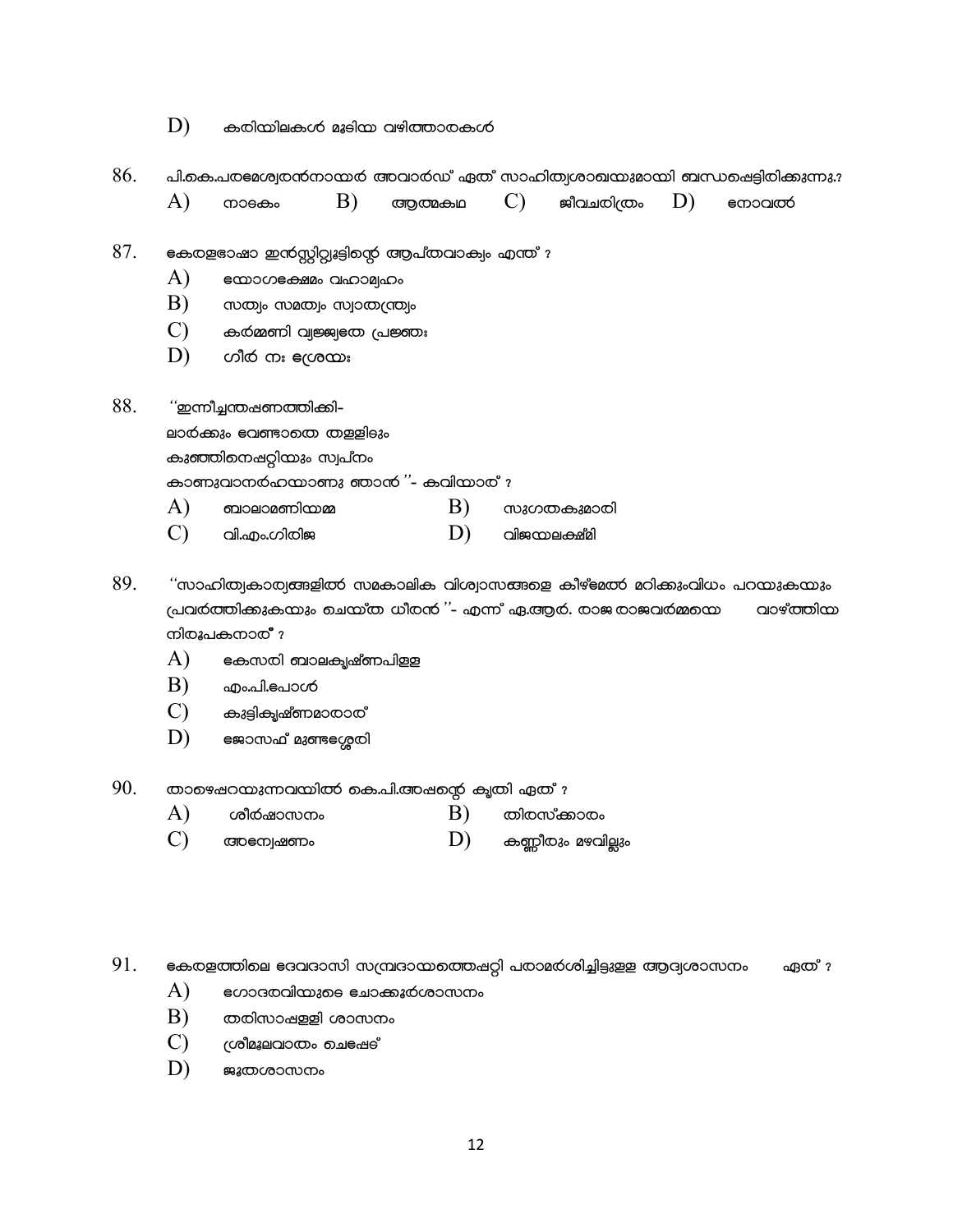| 92. | 'ഷട്സാഹസ്രി' എന്നുകൂടി പേരുളള ഭാരതീയ കാവ്വമീമാംസാ ഗ്രന്ഥം എത് ?                               |                  |                                                                             |  |  |  |  |
|-----|-----------------------------------------------------------------------------------------------|------------------|-----------------------------------------------------------------------------|--|--|--|--|
|     | A)<br>ഔചിത്വ വിചാര ചർച്ച $\mid \mathrm{B})\mid$                                               |                  | wjmjoeaoco.                                                                 |  |  |  |  |
|     | $\mathcal{C}$<br>D)<br>നാല്യശാസ്ത്രം                                                          |                  | ദശരൂപകം                                                                     |  |  |  |  |
| 93. | മറ്റു                                                                                         |                  | പദങ്ങളുമായുള്ള സംബന്ധത്തെക്കുറിക്കുന്നതിനുഭവണ്ടി നാമങ്ങളിൽ<br>ഭചരക്കുന്ന    |  |  |  |  |
|     | പ്രത്വയങ്ങൾക്ക് പേരെന്ത്?                                                                     |                  |                                                                             |  |  |  |  |
|     | A)<br>B)<br>കാരകം<br><b>e</b> ദേകം                                                            |                  | $(C)$ <i>gecola</i> $(D)$<br>വിക്തിേ                                        |  |  |  |  |
| 94. | <b>ല്വേ</b> രുംപടി <b>ല</b> േര്ക്കുക                                                          |                  |                                                                             |  |  |  |  |
|     | പട്ടിക 1                                                                                      | പട്ടിക 2         |                                                                             |  |  |  |  |
|     | a) നളിനി                                                                                      | 1 <b>. മദനന്</b> |                                                                             |  |  |  |  |
|     | b)<br>ലീല                                                                                     |                  | 2. ച <b>ന്ത</b> ന്                                                          |  |  |  |  |
|     | $\mathbf{c})$<br>ദുതവസ്ഥ                                                                      |                  | 3. ഉപഗുപ്തൻ                                                                 |  |  |  |  |
|     | d)<br>കരുണ                                                                                    |                  | 4. ദിവാകരൻ                                                                  |  |  |  |  |
|     | A) $a-1, b-2, c-4, d-3$ B) $a-3, b-4, c-1, d-2$                                               |                  |                                                                             |  |  |  |  |
|     | C) $a - 2$ , b-3, c-4, d-1 D) $a - 4$ , b-1, c-2, d-3                                         |                  |                                                                             |  |  |  |  |
| 95. | ഇതിഹാസ നായികമാരെഷറ്റി 'സീത മുതൽ സത്വവതി വരെ' എന്ന കൃതി എഴുതിയത്                               |                  |                                                                             |  |  |  |  |
|     | അന് ?<br>A)<br><u>ඉෂ</u> ුෂූර                                                                 |                  |                                                                             |  |  |  |  |
|     | B)<br>വള്ളഭത്താൾ                                                                              |                  |                                                                             |  |  |  |  |
|     | $\mathcal{C}$<br>ലളിതാംബികാ അന്തര്ജ്ജനം                                                       |                  |                                                                             |  |  |  |  |
|     | D)<br>ബാലാമണിയമ്മ                                                                             |                  |                                                                             |  |  |  |  |
|     |                                                                                               |                  |                                                                             |  |  |  |  |
| 96. |                                                                                               |                  | മലന്മാളത്തിലെ ആദ്വത്തെ ഗീതകസമാഹാരമായ 'വെള്ളിനക്ഷത്രം' രചിച്ചത് ആര് ?        |  |  |  |  |
|     | A)<br>ജി.ശങ്കരക്കുറുഷ്                                                                        | B)               | പള്ളത്ത് രാമൻ                                                               |  |  |  |  |
|     | നാലങ്കൽ കൃഷ്ണപിളള                                                                             | D)               | എം.പി.അഷൻ                                                                   |  |  |  |  |
|     |                                                                                               |                  |                                                                             |  |  |  |  |
| 97. | 1929-ൽ കേരളത്തിലെ ആദ്യത്തെ ചലച്ചിത്ര നിർമ്മാണ സ്ഥാപനമായ eകരള സിനിട്ടോണ് '<br>സ്ഥാപിച്ചത് ആര്? |                  |                                                                             |  |  |  |  |
|     | A)<br>ജെ.സി.ഡാനില്മേൽ                                                                         | B)               | അഷൻ തമ്പുരാൻ                                                                |  |  |  |  |
|     | $\mathcal{C}$<br>പി.ഭാസ്ക്കരൻ                                                                 | D)               | കുഞ്ചാക്കോ                                                                  |  |  |  |  |
| 98. | ?                                                                                             |                  | 'മുഹമ്മദ് അബ്ദുത്ക റഹുമാനി: ഒരു നോവത്ക് എന്ന ജീവചരിത്ര നോവത്ക് രചിച്ചത് ആര് |  |  |  |  |
|     | A)<br>യു.എ.ഖാദര                                                                               | B)               | കെ.പി.രാമനുണ്ണി                                                             |  |  |  |  |
|     |                                                                                               | 13               |                                                                             |  |  |  |  |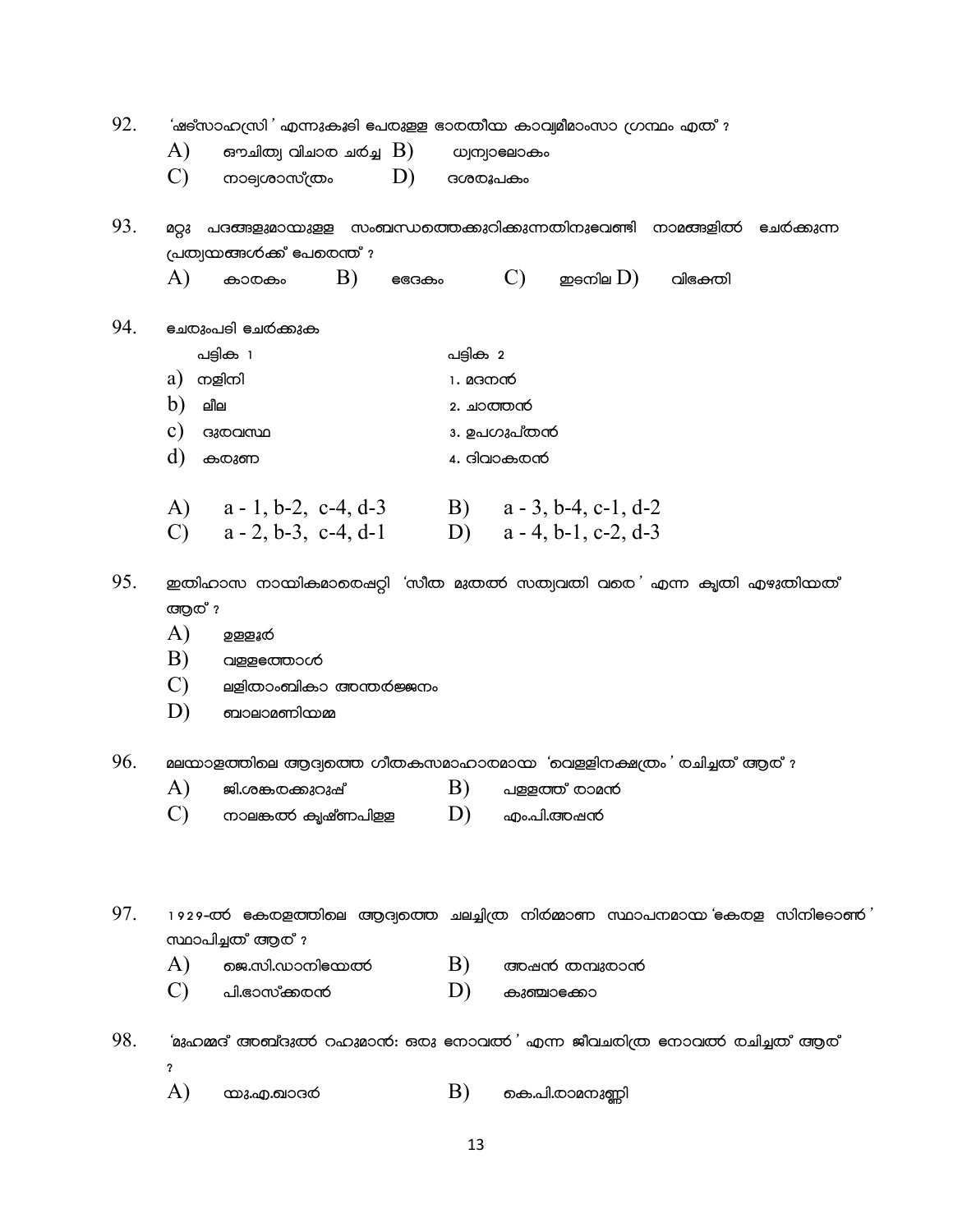|      | $\mathcal{C}$                                                                                                          | എൻ.പി.മുഹമ്മദ്                                  |                           | D <sub>2</sub>     | പി.വത്സല              |          |  |  |
|------|------------------------------------------------------------------------------------------------------------------------|-------------------------------------------------|---------------------------|--------------------|-----------------------|----------|--|--|
| 99.  | മികച്ച മലയാള കൃതിക്ക് ഓടക്കുഴൽ സമ്മാനം നൽകുന്നത് ആര് ?                                                                 |                                                 |                           |                    |                       |          |  |  |
|      | A)<br>കേരള സാഹിത്വ അക്കാദമി                                                                                            |                                                 |                           |                    |                       |          |  |  |
|      | B)                                                                                                                     | ഗുരുവായൂരഷൻ (eസ്റ്റ്                            |                           |                    |                       |          |  |  |
|      | C)                                                                                                                     | കേരളഭാഷാ ഇന്നസ്റ്റിറ്റ്വൂട്ട്                   |                           |                    |                       |          |  |  |
|      | D)                                                                                                                     | സമസ്തകേരള സാഹിത്വ പരിഷത്ത്                      |                           |                    |                       |          |  |  |
| 100. | നാടകത്തെ സംബന്ധിച്ച് കൈനിക്കര കുമാരപിള്ള രചിച്ച പഠനഗ്രന്ഥം ഏത് ?                                                       |                                                 |                           |                    |                       |          |  |  |
|      | A)                                                                                                                     | ഉയരുന്ന യവനിക                                   |                           | B)                 | നാടക പ്രവേശിക         |          |  |  |
|      | $\mathcal{C}$                                                                                                          | നാടകീയം                                         |                           | D)                 | നാടക ദർഷണം            |          |  |  |
| 101. | ബുഡചരിതം, ചിത്രാംഗദ എന്നീ ആട്ടക്കഥകൾ രചിച്ചത് ആര്?                                                                     |                                                 |                           |                    |                       |          |  |  |
|      | A <sub>)</sub>                                                                                                         | ആർ.രാമചന്ദ്രൻനായർ                               |                           | B <sub>2</sub>     | പി.eaണുeഗാപാലന്       |          |  |  |
|      | $\mathcal{C}_{\lambda}$                                                                                                | എൻ.വി.കൃഷ്ണവാര്വർ $\mathrm{D}$ ) വി.കൃഷ്ണൻതമ്പി |                           |                    |                       |          |  |  |
| 102. | കോവിലന്റെ 'തട്ടക'മെന്ന<br>അതേ പേരിൽ ഇംഗ്ലീഷിലേക്ക് വിവർത്തനം<br>നോവൽ<br>ചെയ്തത് ആര് ?                                  |                                                 |                           |                    |                       |          |  |  |
|      | A)                                                                                                                     | ആർ.ഇ.ആഷർ                                        |                           | B)                 | വാസന്തി ശങ്കരനാരായണന് |          |  |  |
|      | $\mathbf{C}$                                                                                                           | വി.വി.അയ്യഷൻ                                    | D)                        | പി.വത്സല           |                       |          |  |  |
| 103. | <u>ഭചരുംപടി ഭചര്ക്കുക</u>                                                                                              |                                                 |                           |                    |                       |          |  |  |
|      |                                                                                                                        | പട്ടിക 1                                        |                           | പട്ടിക 2           |                       |          |  |  |
|      | a)<br>ആശ്മറ                                                                                                            |                                                 |                           | 1. എം.ആർ.ഭരണുകുമാർ |                       |          |  |  |
|      | b)<br>സമനില                                                                                                            |                                                 |                           | 2. വി.എം.ഗിരിജ     |                       |          |  |  |
|      | $\mathbf{c})$<br>ജീവജലം                                                                                                |                                                 |                           | 3. റഫീക്ക് അഹമ്മദ് |                       |          |  |  |
|      | d)                                                                                                                     | വെഷക്കാന്മ                                      |                           |                    | 4. കെ.ആර.eeoണി        |          |  |  |
|      | $\mathcal{C}$                                                                                                          | A) a - 1, b-2, c-4, d-3 B) a - 3, b-4, c-2, d-1 |                           |                    |                       |          |  |  |
| 104. | $a - 4$ , b-1, c-2, d-3 D) $a - 2$ , b-3, c-1, d-4<br>പ്രാചീന കേരളത്തിലെ നഹൂദ വ്വാപാരികളുടെ കൂട്ടാന്മ്മ ഏതാന്മിരുന്നു? |                                                 |                           |                    |                       |          |  |  |
|      | A)                                                                                                                     | നാനാഭദശികൾ                                      |                           | B)                 | മണിഗ്രാമം             |          |  |  |
|      | $\mathcal{C}$                                                                                                          | വളഞ്ചിന്മൾ                                      |                           | D)                 | അഞ്ചുവണ്ണം            |          |  |  |
| 105. | ഭചരുംപടി ഭചര്ക്കുക - വരികളുടെ അലങ്കാരം കണ്ടെത്തി എഴുതുക.                                                               |                                                 |                           |                    |                       |          |  |  |
|      |                                                                                                                        | പട്ടിക 1                                        |                           |                    |                       | പട്ടിക 2 |  |  |
|      | a)                                                                                                                     | യൗവനം വന്നുദിച്ചിട്ടും<br>ചെറുതായില്ല ചെറുഷം    | $1.\textit{one}$ ന്യാന്യം |                    |                       |          |  |  |
|      | b)                                                                                                                     | അവിടെശ്ശിവനേ കഥിക്കുവാന്                        |                           |                    | 2.ഉപമ                 |          |  |  |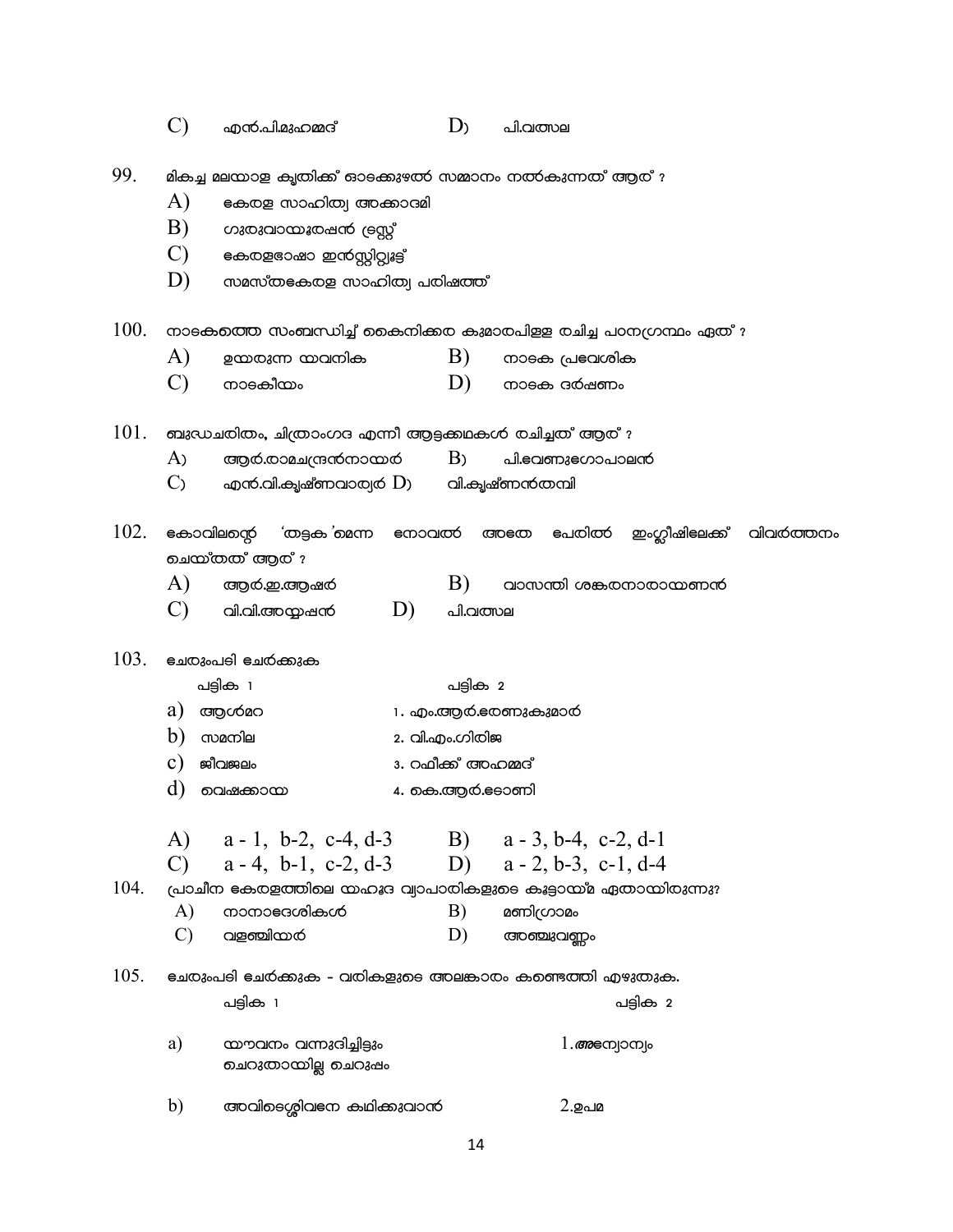|      |               | പവിന്നോ നാവ് നിനയ്ക്കുവാന് മനം<br>അവിതർക്കിതമല്ല പാറല്യോ<br>കവിയും ഹന്ത മനുഷ്വനല്ലുയോ?            |    |                                                                                  |  |  |  |  |
|------|---------------|---------------------------------------------------------------------------------------------------|----|----------------------------------------------------------------------------------|--|--|--|--|
|      | c)            | രാഗാദി സങ്കുലമായുളള സംസാത -<br>മാകെ നിരൂപിക്കിത്ക് സ്വപ്നതുല്വം സഭഖ?                              |    | $3.$ അപ്ര സ്തുതപ്രശംസ                                                            |  |  |  |  |
|      | $\mathbf{d}$  | aw acoromolos assanto earmo<br>മനം കുളിര്ഷിഷാൻ<br>മലർന്നപൂവിനു വണ്ടും ഭവണം<br>മന്നിതു വിണ്ണാക്കാൻ |    | 4.അക്ഷേപം                                                                        |  |  |  |  |
|      |               |                                                                                                   |    | 5.alecoeado.enal                                                                 |  |  |  |  |
|      | A)            |                                                                                                   |    |                                                                                  |  |  |  |  |
|      | $\mathcal{C}$ | a-5, b-4, c-2, d-1<br>B) a-3, b-5, c-1, d-2<br>a-4, -b-1, c-5, d-2<br>D) a-2, b-4, c-1, d-3       |    |                                                                                  |  |  |  |  |
| 106. |               | <b>ഭചരുംപ</b> ടി <b>ഭച</b> ർക്കുക                                                                 |    |                                                                                  |  |  |  |  |
|      |               | പട്ടിക 1                                                                                          |    | പട്ടിക 2                                                                         |  |  |  |  |
|      | a)            | eകരളത്തിലെ ബസeവശ്വരന് 1                                                                           |    | പി. എം താജ്                                                                      |  |  |  |  |
|      | b)            | മ്പന്താഗ്രസ്തനായ ശ്രീരാമൻ                                                                         |    | പി. വി. കൃഷ്ണവാര്വര<br>2.                                                        |  |  |  |  |
|      | c)            | അയേഭവ്                                                                                            |    | എഴുത്തച്ഛൻ<br>3.                                                                 |  |  |  |  |
|      | $\mathbf{d}$  | eകയളത്തിലെ സഫ്ദർഹശ്മി 4.                                                                          |    | <i>അ</i> ന്വഷൻപിളള                                                               |  |  |  |  |
|      | A)            | $a-1$ , $b-4$ , $c-2$ , $d-3$                                                                     | B) | $a-3$ , $b-2$ , $c-4$ , $d-1$                                                    |  |  |  |  |
|      | $\mathcal{C}$ | $a-4, b-3, c-1, d-2.$                                                                             | D) | $a-2, b-3, c-4, d-1$                                                             |  |  |  |  |
| 107. |               | തൊൽക്കാഷിയവും നന്നുലും മാതൃകയാക്കി ലീലാതിലകത്തിന്റെ ഏതെല്ലാം ശില്പ<br>ങ്ങളാണ് രചിച്ചിട്ടുള്ളത്?   |    |                                                                                  |  |  |  |  |
|      | A)            | ത്ത്ഭും നാലും                                                                                     | B) | ഒന്നും രണ്ടും                                                                    |  |  |  |  |
|      | $\mathbf{C}$  | ത്ത്ഭും മൂന്നും                                                                                   | D) | ഒന്നും മൂന്നും                                                                   |  |  |  |  |
| 108. | പ്രായം?       | ത്യത്തിലേക്കു പിടിച്ചുന്മർത്തുകന്മാന്മിരുന്നു കണ്ണശ്ശക്കവികൾ $"$                                  |    | ''കോലമായ ഫോക്പാരമ്പര്വത്തിൽ നിന്നു മലയാളകവിതയെ മഹത്തായ എഷിക് പാരമ്പ<br>ആരുടെ അഭി |  |  |  |  |

- $\bf{A}$ ഉള്ളൂര്
- B) eഡാ. പുതു**e**ശ്ശൂരി രാമചന്ദ്രൻ
- $\mathcal{C}$ ഡോ. പി. വി വേലായുധൻ പിളള
- D) ഡോ. കെ. എം ജോർജ്

109. 'അംബാസ്തവം''എന്നും പേരുളള സ്തോത്ര കൃതി ഏതു

- നൂറ്റെട്ട്ഹരി A) B) ഘനസംഘം
- $\mathcal{C}$ ആനന്ദ നൃത്തം D) ൜ത്രയാത്രം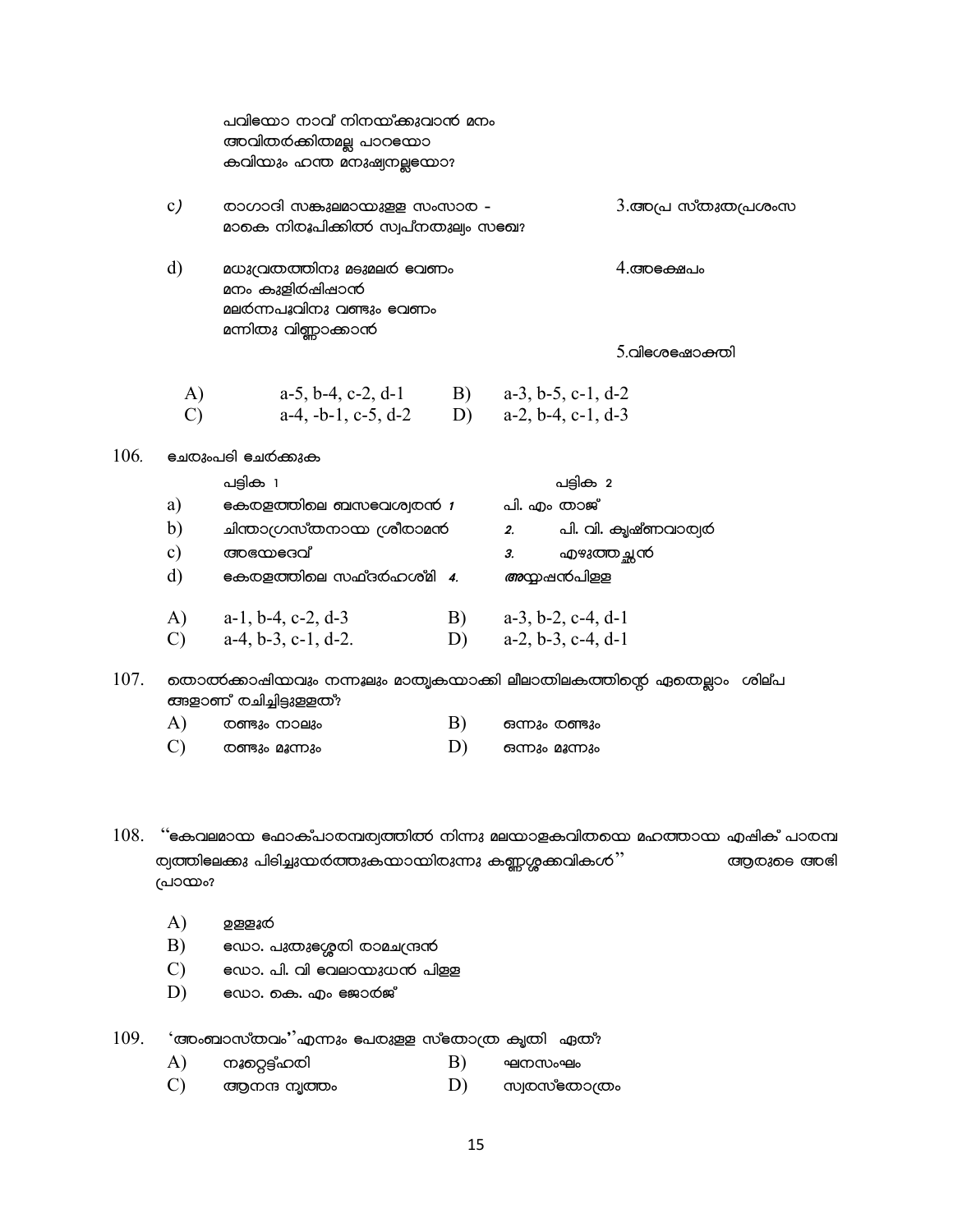- 110. പരിഷ്ക്കാരാഭിവര്ഡിനി' എന്ന സഭ പ്രവര്ത്തിഷിച്ചിരുന്നതാര്?
	- $\bf{A}$ സഹോദതന് അന്മഷന്
	- $B)$ വള്ളഭത്താൾ
	- $\mathcal{C}$ ഭചലനാട്ട് അച്വുതല്ലനോന്
	- കെ. ഭകളപ്പൻ D)
- 111. അടിന്മന്തരാവസ്ഥക്കാലത്തെ ഇന്ത്യന് പൗരസമൂഹത്തിന്റെ സൂക്ഷ്മചിത്രം അവതരിഷിച്ച ആദ്യ നോവൽ ഏതു.
	- $B)$ A) ധർമ്മപുരാണം ഉത്തരായനം
	- $\mathcal{C}$ പ്രകൃതി നിയമം  $D)$ *coscomscosco*
- 112. ഏകാര്ത്ഥ പ്രതീതി സൃഷ്ടിച്ചുകൊണ്ടുതന്നെ ഘടകപദങ്ങൾ ഭവറിട്ടു നിലകൊ ള്ളുന്ന സമാസം ഏത് പേരിലറിയപ്പെടുന്നു?
	- $\bf{A}$ ഉപമിത സമാസം B) തൽപുരുഷ സമാസം
	- $\mathcal{C}$ വ്വവഹിത സമാസം D) അലുപ്താഖ്യ സമാസം
- $113.$ 'തൊകൈ' എന്ന പദത്തിന്റെ അര്ത്ഥമെന്ത്?  $\bf{A}$ അഡ്വായം  $B)$ ൜മാഹാതം  $\mathcal{C}$  $D)$ കാണ്ഡം ഭാഗം
- കടൽ വെളളത്തിൽ നിന്ന് ഉഷു വിളയിക്കുന്ന തൊഴിൽ ചെയ്യുന്നവരാണ്? 114. വലയ $\phi$  $\circ$  $\circ$ A) പരതവരി B) വാലന് D) ഉമണർ
- 115. കൗരവപാണ്ഡവ യുഡത്തിന്റെ ഓർമ്മയ്ക്കായി നടത്തുന്ന കളി ഏത്?
	- പതിശമുല്പുകളി A) B) €വലകളി
	- $\mathbf{C}$  $D)$ മാർഗ്ഗംകളി പുലികളി

കെ. ടി മുഹമ്മദിന്റെ ഏത് നാടകമാണ് ''അച്ഛനും ബാഷയും'' എന്ന പേരിൽ 116. സിനിമ **യാക്കിയത്?** 

 $\bf{A}$ നാൽക്കവല B) സമന്വയം  $\mathcal{C}$ സൃഷ്ടി  $D$ ) സംഗമം

117. ചെട്ഷേടുകളിലെന്മും ശിലാഭരഖകളിലെന്മും ഗദ്യം ഏതുതരത്തിലുളളതാണ്?

- വിവരണാത്മക ഗദ്വം വിജ്ഞാപനാത്മക ഗദ്ധം A) B)
- $\mathcal{C}$ നിർദ്ദേശാത്മക ഗദ്വം D) (പസംഗാത്മക ഗദ്വം

118. യൂറോപ്വൻ കലാചിന്തകളിൽ നവയുഗത്തിനു തുടക്കമിട്ട ആരെയാണ് യഥാതഥ (പസ്ഥാനത്തിന്റെ പിതാവ് (The father of realism) എന്ന് വിളിക്കുന്നത്?

- ഭഷക്സ്പിയർ  $\bf{A}$  $B)$ ബര്ണാഡ്ഷാ
- $\mathcal{C}$ ആന്ത് ചെടക്കാവ്  $D)$ ഹെന്റിക് ഇബ്സൻ
- 119. യുധിഷ്ഠിരവിജയത്തിന് പദാര്ത്ഥചിന്തനമെന്ന വ്വാഖ്വാനം രചിച്ചതാര്?

| . . | ාඟන<br>oilc<br>ത |  | റ്റസ്<br>ாச<br>かいいに |  | ഠാമവനമ്മ<br>ωĸ |  | אמכ.<br>$\sim$ $\sim$ $\sim$ $\sim$<br>ומסר<br>œ |
|-----|------------------|--|---------------------|--|----------------|--|--------------------------------------------------|
|-----|------------------|--|---------------------|--|----------------|--|--------------------------------------------------|